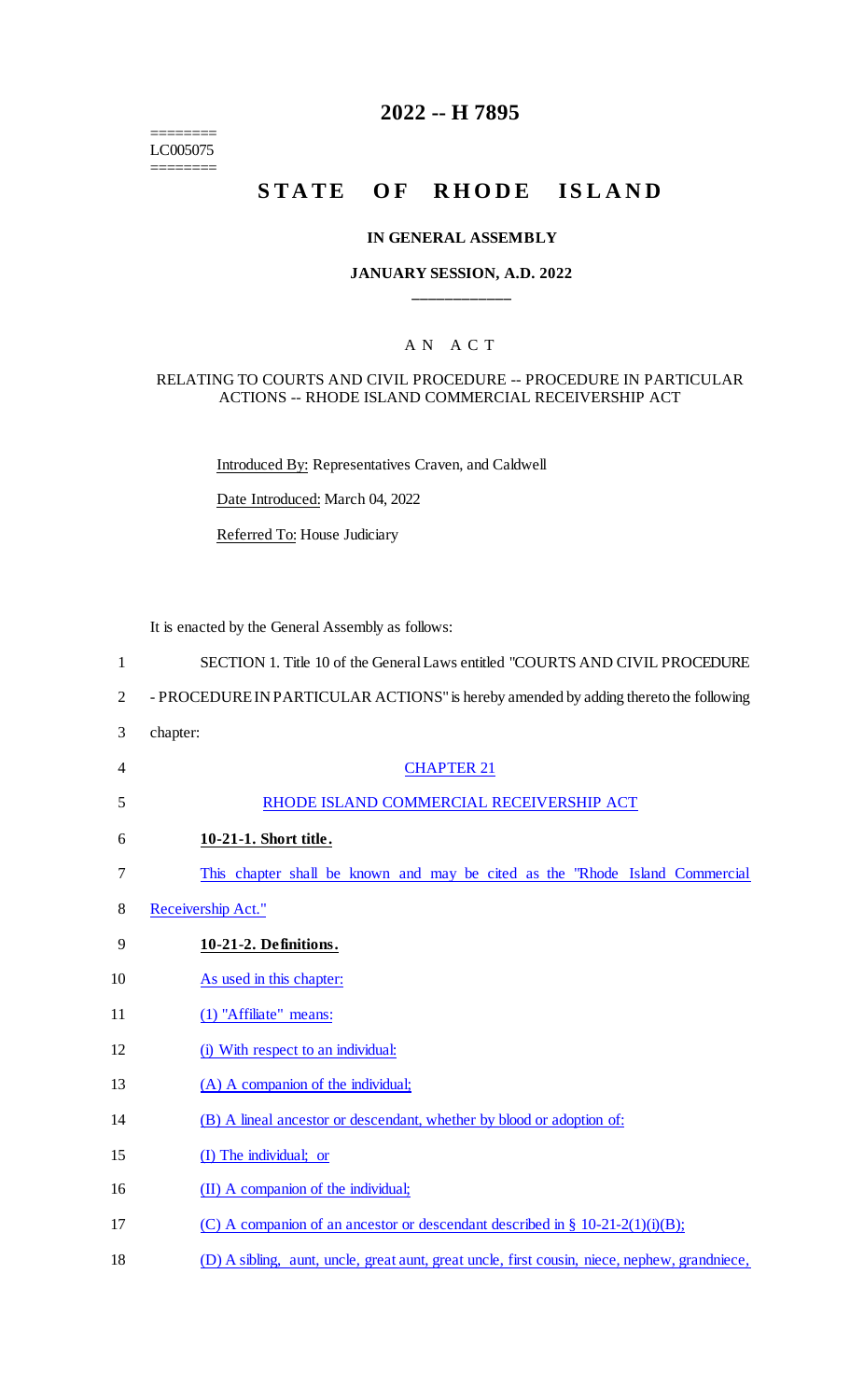| $\mathbf{1}$   | or grandnephew of the individual, whether related by the whole or the half blood or adoption, or a    |
|----------------|-------------------------------------------------------------------------------------------------------|
| $\overline{2}$ | companion of any of them; or                                                                          |
| 3              | (E) Any other individual occupying the residence of the individual; and                               |
| 4              | (ii) With respect to a person other than an individual:                                               |
| 5              | (A) Another person that directly or indirectly controls, is controlled by, or is under common         |
| 6              | control with the person;                                                                              |
| 7              | (B) An officer, director, manager, member, partner, employee, or trustee or other fiduciary           |
| 8              | of the person; or                                                                                     |
| 9              | (C) A companion of, or an individual occupying the residence of, an individual described              |
| 10             | in §§10-21-2(1)(ii)(A) or (B).                                                                        |
| 11             | (2) "Collateral" means the property subject to a lien.                                                |
| 12             | (3) "Companion" means:                                                                                |
| 13             | (i) The spouse of an individual;                                                                      |
| 14             | (ii) The domestic partner of an individual; or                                                        |
| 15             | (iii) Another individual in a civil union with an individual.                                         |
| 16             | (4) "Court" means the superior court.                                                                 |
| 17             | (5) "Debtor" means a person having an interest, other than a lien, in collateral, whether or          |
| 18             | not the person is liable for the secured obligation. The term "debtor" includes a mortgagor.          |
| 19             | (6) "Executory contract" means a contract, including a lease, under which each party has              |
| 20             | an unperformed obligation and the failure of a party to complete performance would constitute a       |
| 21             | material breach.                                                                                      |
| 22             | "Governmental unit" means an office, department, division,<br>bureau, board,                          |
| 23             | commission, or other agency of this state or a subdivision of this state.                             |
| 24             | (8) "Lien" means an interest in property which secures payment or performance of an                   |
| 25             | obligation.                                                                                           |
| 26             | (9) "Mortgage" means a record, however denominated, that creates or provides for a                    |
| 27             | consensual lien on real property or rents, even if it also creates or provides for a lien on personal |
| 28             | property.                                                                                             |
| 29             | (10) "Mortgagee" means a person entitled to enforce an obligation secured by a mortgage.              |
| 30             | (11) "Mortgagor" means a person that grants a mortgage or a successor in ownership of the             |
| 31             | real property described in the mortgage.                                                              |
| 32             | (12) "Owner" means the person for whose property a receiver is appointed.                             |
| 33             | (13) "Person" means an individual, estate, partnership, association, trust, business or               |
| 34             | nonprofit entity, public corporation, government or governmental subdivision, agency, or              |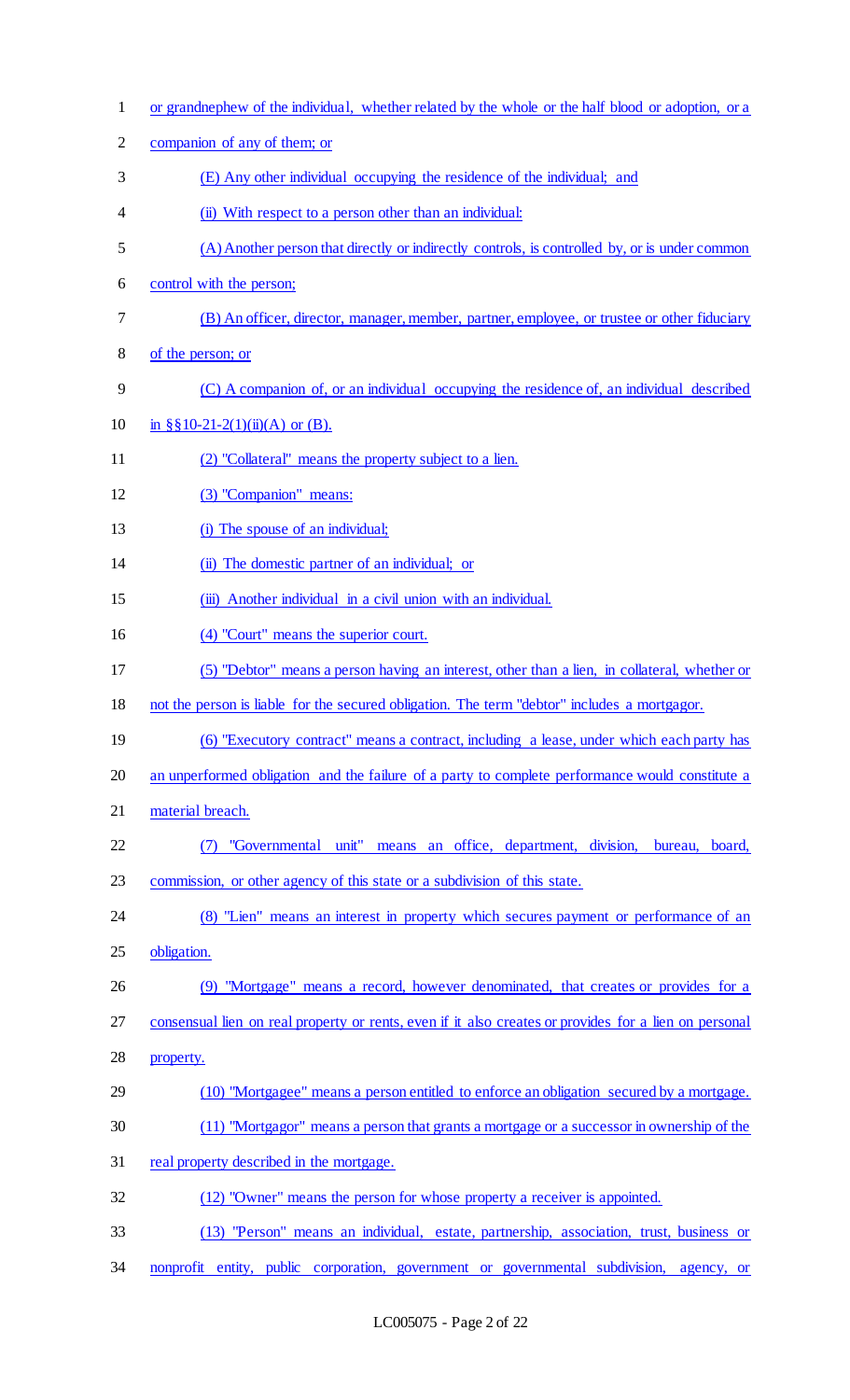instrumentality, or other legal entity. (14) "Proceeds" means the following property: (i) Whatever is acquired on the sale, lease, license, exchange, or other disposition of receivership property; (ii) Whatever is collected on, or distributed on account of, receivership property; (iii) Rights arising out of receivership property; (iv) To the extent of the value of receivership property, claims arising out of the loss, nonconformity, or interference with the use of, defects or infringement of rights in, or damage to the property; or (v) To the extent of the value of receivership property and to the extent payable to the owner or secured party, insurance payable by reason of the loss or nonconformity of, defects or infringement of rights in, or damage to the property. (15) "Property" means all of a person's right, title, and interest, both legal and equitable, in real and personal property, tangible and intangible, wherever located and however acquired. The term includes proceeds, products, offspring, rents, or profits of or from the property. (16) "Receiver" means a person appointed by the court as the court's agent, and subject to the court's direction, to take possession of, manage, and, if authorized by this chapter or court order, transfer, sell, lease, license, exchange, collect, or otherwise dispose of receivership property. 19 (17) "Receivership" means a proceeding in which a receiver is appointed. (18) "Receivership property" means the property of an owner which is described in the 21 order appointing a receiver or a subsequent order. The term includes any proceeds, products, offspring, rents, or profits of or from the property. (19) "Record," used as a noun, means information that is inscribed on a tangible medium 24 or that is stored on an electronic or other medium and is retrievable in perceivable form. (20) "Rents" means: (i) Sums payable for the right to possess or occupy, or for the actual possession or occupation of, real property of another person; 28 (ii) Sums payable to a mortgagor under a policy of rental-interruption insurance covering 29 real property; 30 (iii) Claims arising out of a default in the payment of sums payable for the right to possess or occupy real property of another person; (iv) Sums payable to terminate an agreement to possess or occupy real property of another person; (v) Sums payable to a mortgagor for payment or reimbursement of expenses incurred in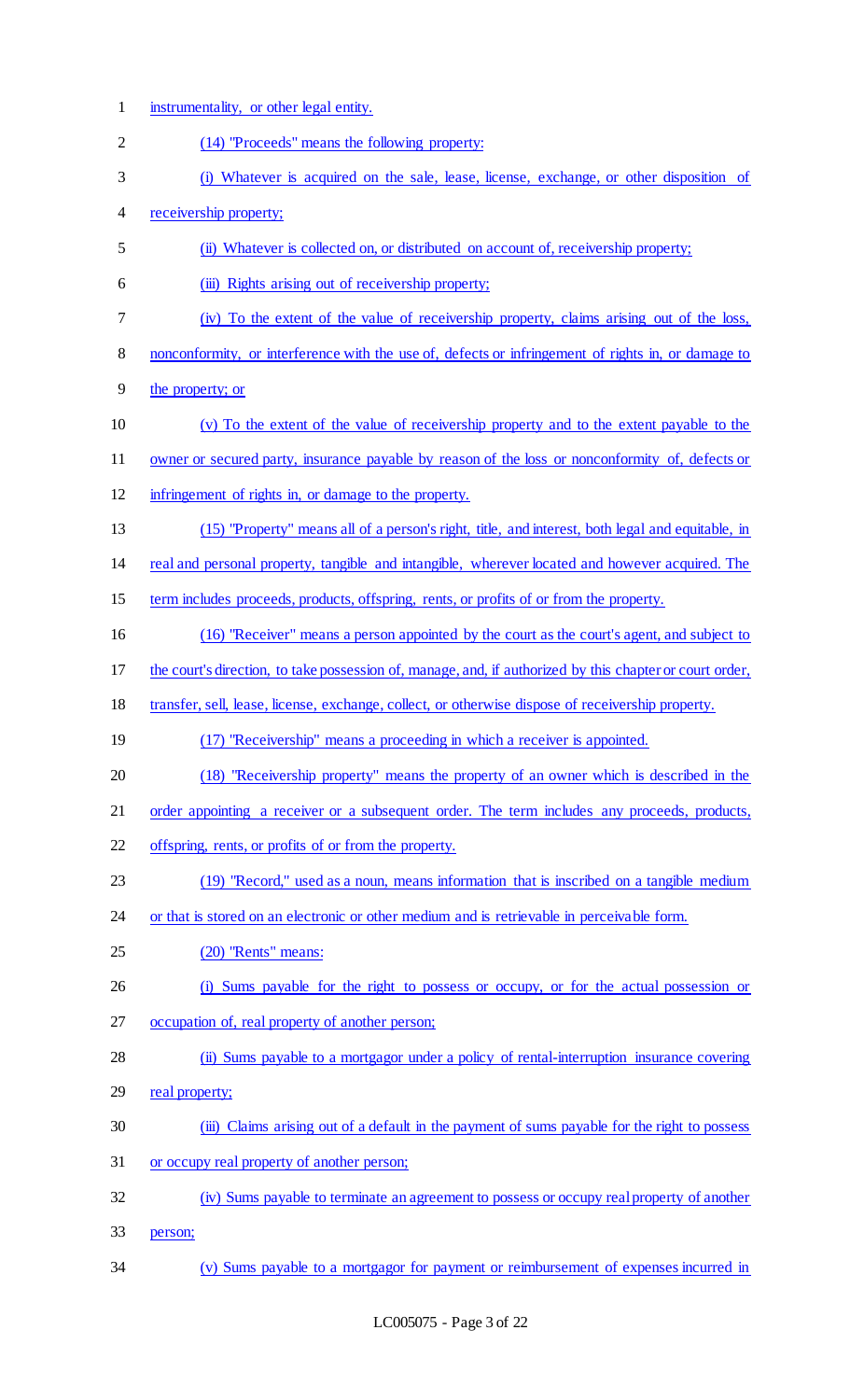| $\mathbf{1}$   | owning, operating, and maintaining real property or constructing or installing improvements on             |
|----------------|------------------------------------------------------------------------------------------------------------|
| $\overline{2}$ | real property; or                                                                                          |
| 3              | (vi) Other sums payable under an agreement relating to the real property of another person                 |
| 4              | which constitute rents under law of this state other than this chapter.                                    |
| 5              | (21) "Secured obligation" means an obligation the payment or performance of which is                       |
| 6              | secured by a security agreement.                                                                           |
| $\tau$         | (22) "Secured party" means a person entitled to enforce a secured obligation. The term                     |
| $8\,$          | includes a mortgagee.                                                                                      |
| 9              | (23) "Security agreement" means an agreement that creates or provides for a lien. The term                 |
| 10             | includes a mortgage.                                                                                       |
| 11             | (24) "Sign" means, with present intent to authenticate or adopt a record:                                  |
| 12             | (i) To execute or adopt a tangible symbol; or                                                              |
| 13             | To attach to or logically associate with the record an electronic sound, symbol, or<br>$\ddot{\mathbf{u}}$ |
| 14             | process.                                                                                                   |
| 15             | (25) "State" means a state of the United States, the District of Columbia, Puerto Rico, the                |
| 16             | United States Virgin Islands, or any territory or insular possession subject to the jurisdiction of the    |
| 17             | <b>United States.</b>                                                                                      |
|                |                                                                                                            |
| 18             | 10-21-2.1. Additional definitions for emergency declaration temporary non-                                 |
| 19             | liquidating receivership.                                                                                  |
| 20             | In this chapter:                                                                                           |
| 21             | (1) "Emergency" means a serious, dangerous or unexpected situation that causes or                          |
| 22             | potentially causes widespread or substantial loss of life, injury, damage or public health concern         |
| 23             | for a significant number of persons or substantial loss of property, including a "disaster" as defined     |
| 24             | in § 30-15-3.                                                                                              |
| 25             | "Emergency declaration" means a declaration of disaster emergency issued by the                            |
| 26             | governor pursuant to $\S$ 30-15-9.                                                                         |
| 27             | (3) "Emergency declaration provisions" means §§ 10-21-2.1, 10-21-3.1, 10-21-6.1, 10-21-                    |
| 28             | 12.1, 10-21-13.1, 10-21-14.1, 10-21-16.1, 10-21-19.1, 10-21-21.1, and 10-21-28.1.                          |
| 29             | (4) "Temporary non-liquidating receiver" means a receiver appointed under the emergency                    |
| 30             | declaration provisions.                                                                                    |
| 31             | (5) "Temporary non-liquidating receivership" means a receivership in which a temporary                     |
| 32             | non-liquidating receiver has been appointed.                                                               |
| 33             | 10-21-3. Notice and opportunity for hearing.                                                               |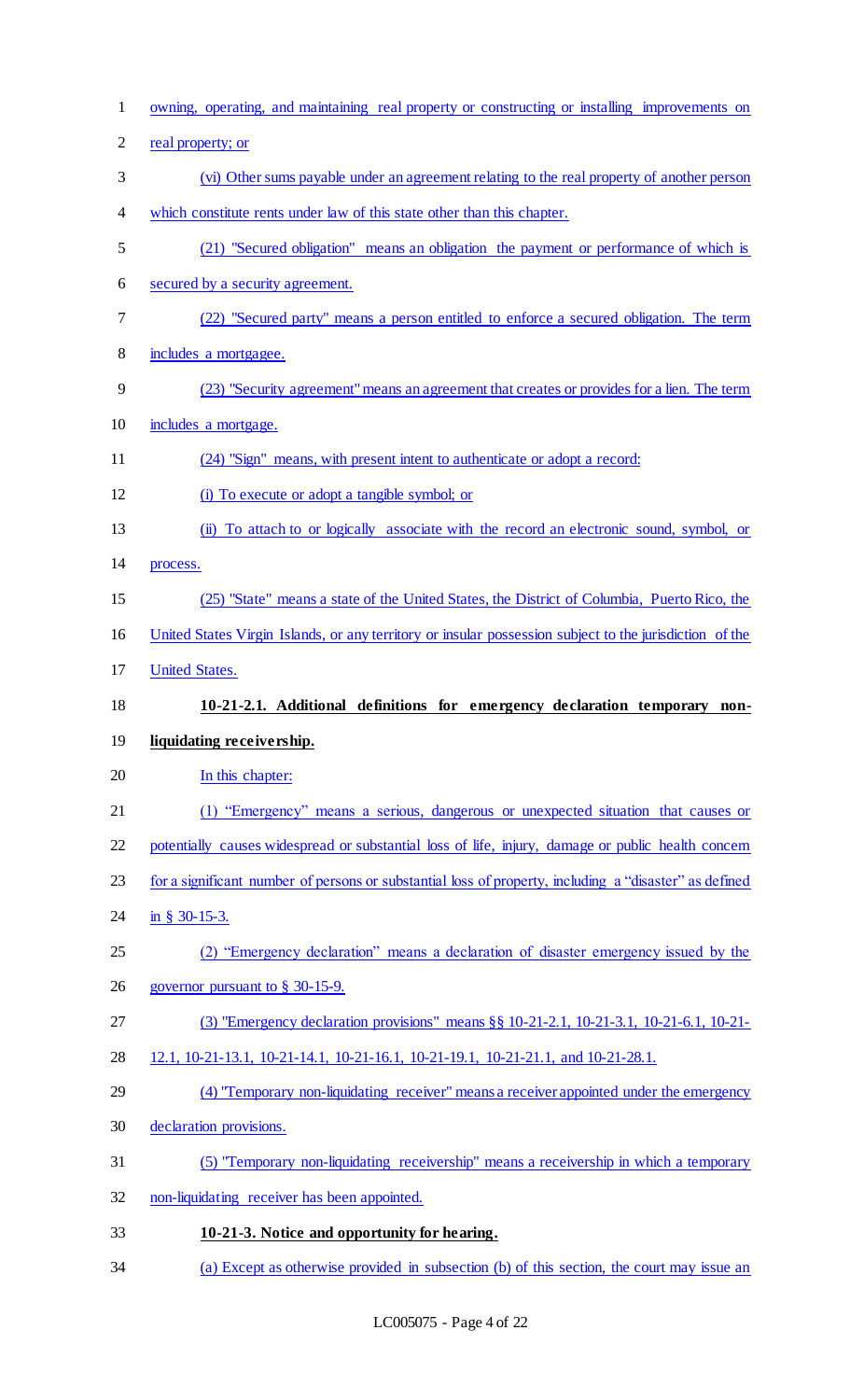| $\mathbf{1}$ | order under this chapter only after notice and opportunity for a hearing appropriate in the      |
|--------------|--------------------------------------------------------------------------------------------------|
| $\mathbf{2}$ | circumstances.                                                                                   |
| 3            | (b) The court may issue an order under this chapter:                                             |
| 4            | (1) Without prior notice if the circumstances require issuance of an order before notice is      |
| 5            | given;                                                                                           |
| 6            | (2) After notice and without a prior hearing if the circumstances require issuance of an         |
| 7            | order before a hearing is held; or                                                               |
| $8\,$        | (3) After notice and without a hearing if no interested party timely requests a hearing.         |
| 9            | 10-21-3.1. Administrative and procedural orders in temporary non-liquidating                     |
| 10           | receivership.                                                                                    |
| 11           | The general assembly acknowledges that:                                                          |
| 12           | (1) The presiding justice of the superior court may issue administrative orders governing        |
| 13           | the procedures in temporary non-liquidating receiverships.                                       |
| 14           | (2) The business calendar justice to whom a temporary non-liquidating receivership has           |
| 15           | been assigned may issue procedural orders in the temporary non-liquidating receivership.         |
| 16           | 10-21-4. Scope -- Exclusions.                                                                    |
| 17           | (a) Except as otherwise provided in subsections (b) or (c) of this section, this chapter         |
| 18           | applies to a receivership for an interest in any one or more of the following:                   |
| 19           | (1) Real property and any personal property related to or used in operating the real property;   |
| 20           | $or$                                                                                             |
| 21           | (2) Personal property and fixtures.                                                              |
| 22           | (b) This chapter does not apply to a receivership for an interest in real property improved      |
| 23           | by one to four (4) dwelling units unless:                                                        |
| 24           | (1) The interest is used for agricultural, commercial, industrial, or mineral-extraction         |
| 25           | purposes, other than incidental uses by an owner occupying the property as the owner's primary   |
| 26           | residence;                                                                                       |
| 27           | (2) The interest secures an obligation incurred at a time when the property was used or          |
| 28           | planned for use for agricultural, commercial, industrial, or mineral-extraction purposes;        |
| 29           | (3) The owner planned or is planning to develop the property into one or more dwelling           |
| 30           | units to be sold or leased in the ordinary course of the owner's business; or                    |
| 31           | (4) The owner is collecting or has the right to collect rents or other income from the           |
| 32           | property from a person other than an affiliate of the owner.                                     |
| 33           | (c) This chapter does not apply to a receivership authorized by law of this state other than     |
| 34           | this chapter in which the receiver is a governmental unit or an individual acting in an official |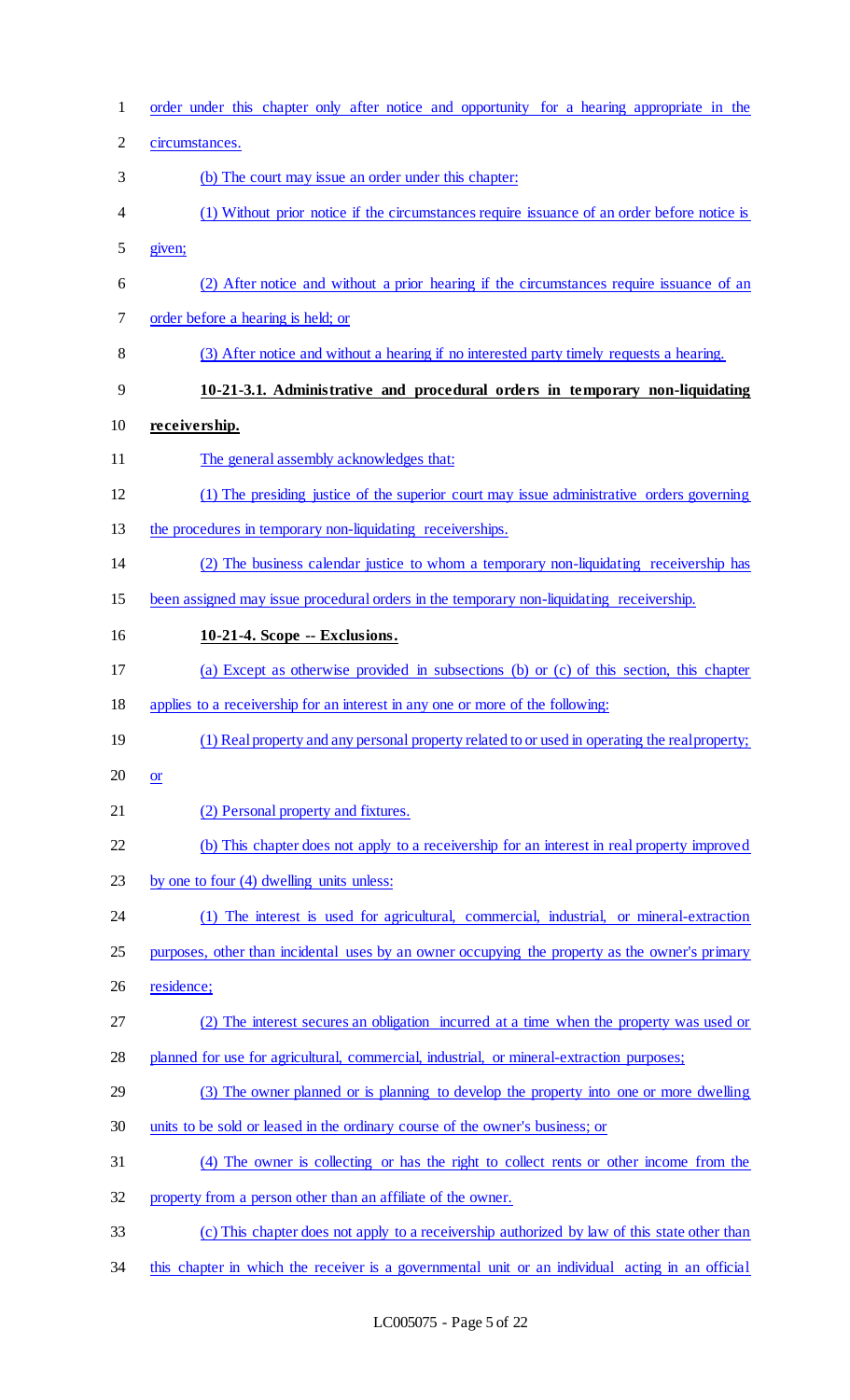capacity on behalf of the unit except to the extent provided by the other law. 2 (d) This chapter does not limit the authority of a court to appoint a receiver under law of this state other than this chapter. (e) Unless displaced by a particular provision of this chapter, the principles of law and equity supplement this chapter. **10-21-5. Power of court.**  The court that appoints a receiver under this chapter has exclusive jurisdiction to direct the receiver and determine any controversy related to the receivership or receivership property. **10-21-6. Appointment of receiver.**  10 (a) The court may appoint a receiver: (1) Before judgment, to protect a party that demonstrates an apparent right, title, or interest in property that is the subject of the action, if the property or its revenue-producing potential: (i) Is being subjected to or is in danger of waste, loss, dissipation, misapplication, or impairment; or (ii) Has been or is about to be the subject of a voidable transaction; (2) After judgment: (i) To carry the judgment into effect; or (ii) To preserve nonexempt real property pending appeal or when an execution has been 19 returned unsatisfied and the owner refuses to apply the property in satisfaction of the judgment; 20 (3) In an action against a person that is not an individual if: 21 (i) The object of the action is the dissolution of the person; 22 (ii) The person is not an individual, and the person has been dissolved or revoked; (iii) The persons responsible for management of the person are deadlocked in the 24 management of the person's affairs; (iv) The acts of the persons in control of the person are illegal, oppressive, or fraudulent;  $26 \quad or \quad$  (v) The person is insolvent or generally is not paying the person's debts as those debts become due; or (4) In an action in which a receiver may be appointed on equitable grounds. (b) In connection with the foreclosure or other enforcement of a security agreement, the court may appoint a receiver for the collateral if: (1) Appointment is necessary to protect the collateral from waste, loss, transfer, dissipation, misapplication, or impairment; (2) The debtor agreed in a signed record to appointment of a receiver on default;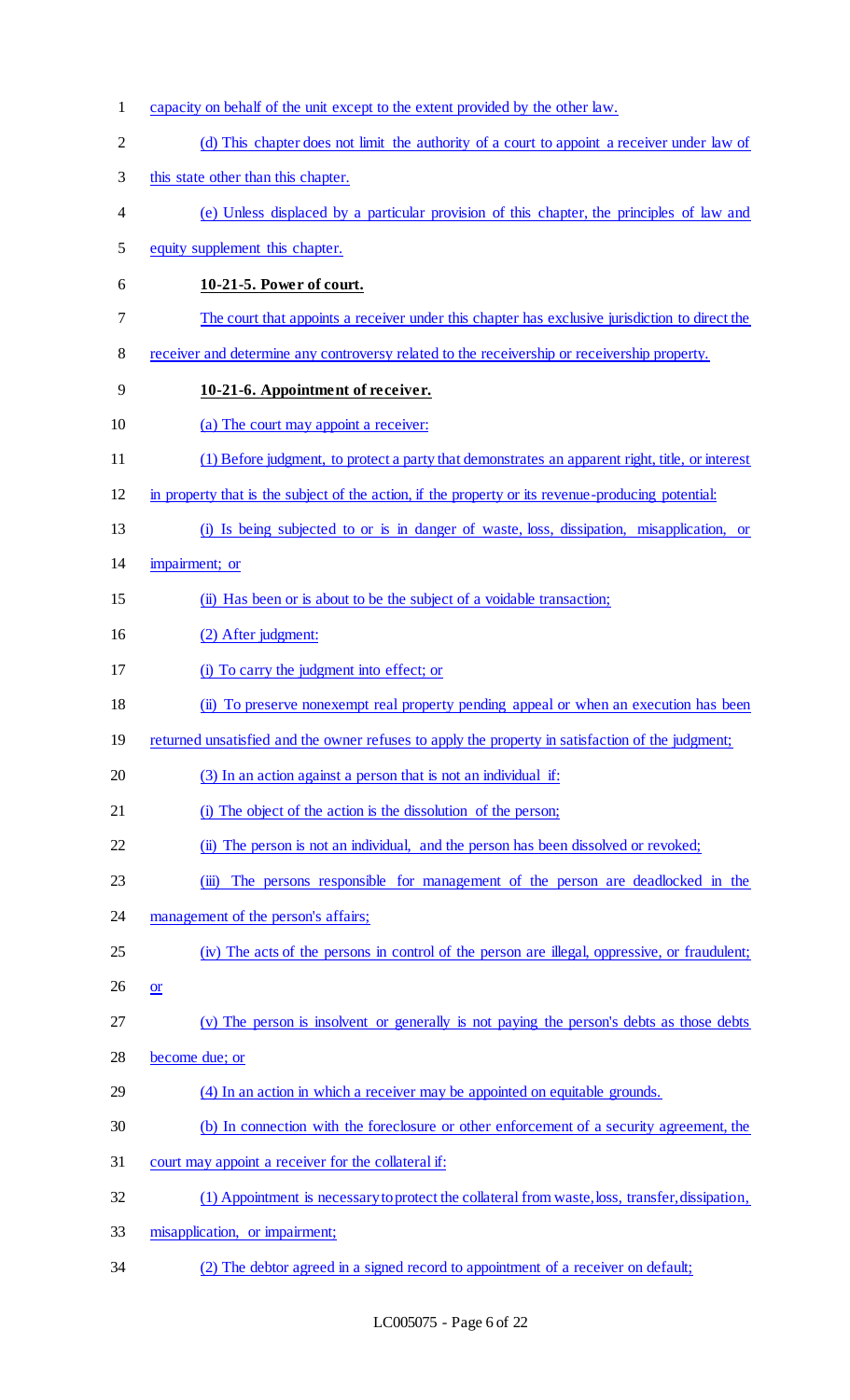| $\mathbf{1}$   | (3) The owner agreed, after default and in a signed record, to appointment of a receiver;              |
|----------------|--------------------------------------------------------------------------------------------------------|
| $\overline{2}$ | (4) The collateral and any other security held by the secured party are not reasonably                 |
| 3              | expected to be sufficient to satisfy the secured obligation; or                                        |
| 4              | (5) The owner fails to turn over to the secured party proceeds or rents the secured party              |
| 5              | was entitled to collect.                                                                               |
| 6              | (c) The court may condition appointment of a receiver without prior notice under § 10-21-              |
| 7              | $3(b)(1)$ or without a prior hearing under § 10-21-3(b)(2) on the giving of security by the person     |
| 8              | seeking the appointment for the payment of damages, reasonable attorneys' fees, and costs incurred     |
| 9              | or suffered by any person if the court later concludes that the appointment was not justified. If the  |
| 10             | court later concludes that the appointment was justified, the court shall release the security.        |
| 11             | 10-21-6.1. Appointment of temporary non-liquidating receiver.                                          |
| 12             | (a) The court may appoint a temporary non-liquidating receiver on the request of the owner             |
| 13             | if:                                                                                                    |
| 14             | (1) As of the date of an emergency declaration, the owner was not insolvent;                           |
| 15             | (2) As of the date of an emergency declaration, the owner was generally paying its debts               |
| 16             | as those debts became due;                                                                             |
| 17             | (3) As of the date of an emergency declaration, the owner was not in material default of its           |
| 18             | obligations to a secured party; and                                                                    |
| 19             | $(4)$ Either:                                                                                          |
| 20             | Because of the events giving rise to the emergency, the owner's gross revenue has                      |
| 21             | declined by more than twenty percent $(20\%)$ , in a sixty $(60)$ day period beginning on or after the |
| 22             | date of an emergency declaration, as compared to the same period of the previous year; or              |
| 23             | (ii) Because of action by a governmental unit exercising its police or regulatory power to             |
| 24             | mitigate or otherwise address the emergency, the owner suspended or ceased a substantial part of       |
| 25             | its business operations.                                                                               |
| 26             | 10-21-7. Disqualification from appointment as receiver -- Disclosure of interest.                      |
| 27             | (a) The court may not appoint a person as receiver unless the person submits to the court a            |
| 28             | statement under penalty of perjury that the person is not disqualified.                                |
| 29             | (b) Except as otherwise provided in subsection (c) of this section, a person is disqualified           |
| 30             | from appointment as receiver if the person:                                                            |
| 31             | (1) Is an affiliate of a party;                                                                        |
| 32             | (2) Has an interest materially adverse to an interest of a party;                                      |
| 33             | (3) Has a material financial interest in the outcome of the action, other than compensation            |
| 34             | the court may allow the receiver;                                                                      |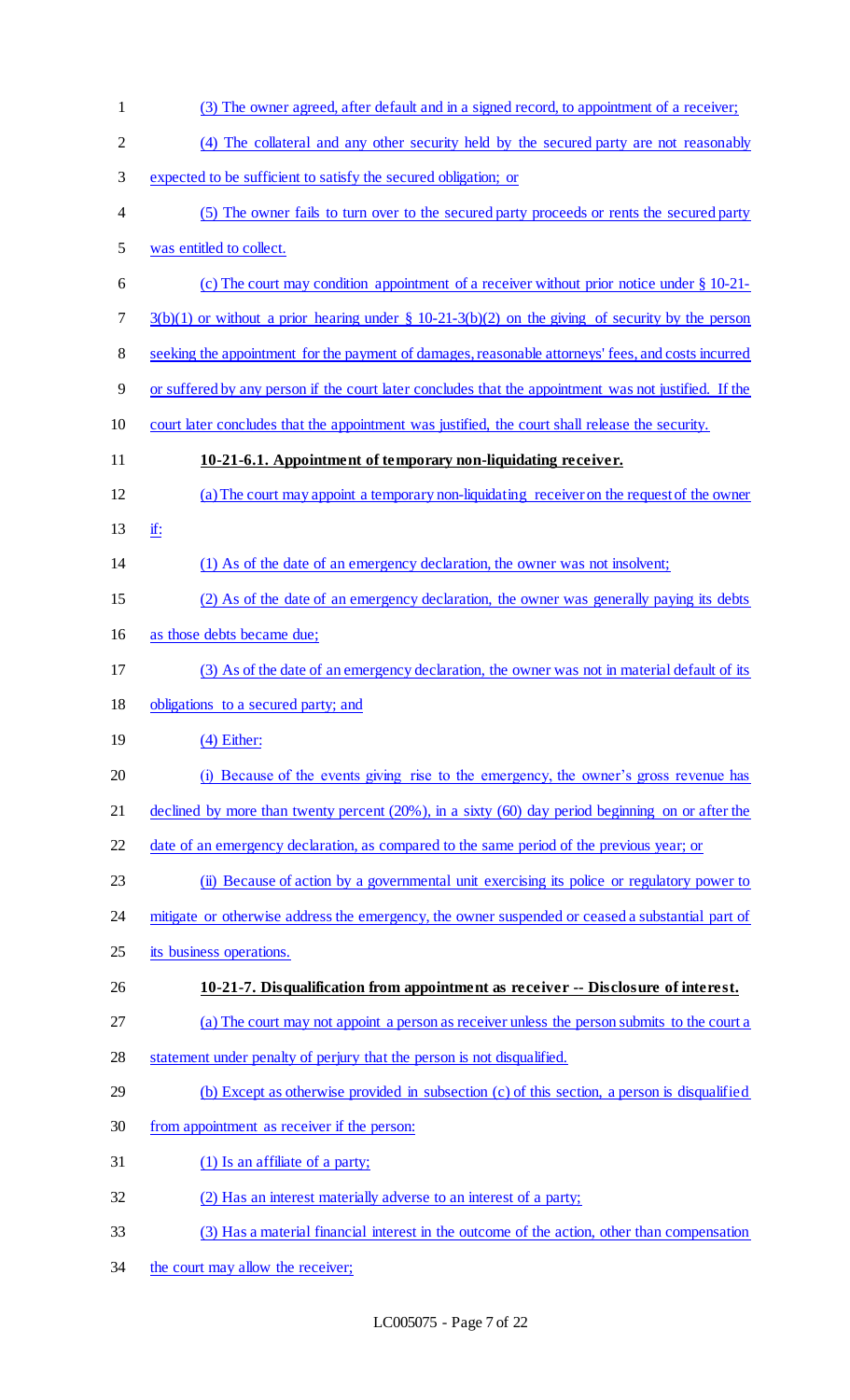(4) Has a debtor-creditor relationship with a party; or (5) Holds an equity interest in a party, other than a non-controlling interest in a publicly- traded company. (c) A person is not disqualified from appointment as receiver solely because the person: (1) Was appointed receiver or is owed compensation in an unrelated matter involving a party or was engaged by a party in a matter unrelated to the receivership; (2) Is an individual obligated to a party on a debt that is not in default and was incurred primarily for personal, family, or household purposes; or 9 (3) Maintains with a party a deposit account as defined in  $\S$  6A-9-102(a)(29). (d) A person seeking appointment of a receiver may nominate a person to serve as receiver, but the court is not bound by the nomination. **10-21-8. Receiver's bond -- Alternative security.**  (a) Except as otherwise provided in subsection (b) of this section, a receiver shall post with the court a bond that: (1) Is conditioned on the faithful discharge of the receiver's duties; (2) Has one or more sureties approved by the court; (3) Is in an amount the court specifies; and (4) Is effective as of the date of the receiver's appointment. 19 (b) The court may approve the posting by a receiver with the court of alternative security, such as a letter of credit or deposit of funds. The receiver may not use receivership property as 21 alternative security. Interest that accrues on deposited funds must be paid to the receiver on the receiver's discharge. (c) The court may authorize a receiver to act before the receiver posts the bond or 24 alternative security required by this section. 25 (d) A claim against a receiver's bond or alternative security must be made not later than one year after the date the receiver is discharged. **10-21-9. Status of receiver as lien creditor.**  On appointment of a receiver, in addition to the receiver's other status under this chapter, 29 the receiver has the status of a lien creditor under: (1) Chapter 9 of title 6A as to receivership property that is personal property or fixtures; and (2) Section 34-13-2 as to receivership property that is real property. **10-21-10. Security interest covering after-acquired property.** 

34 Except as otherwise provided by law of this state other than this chapter, property that a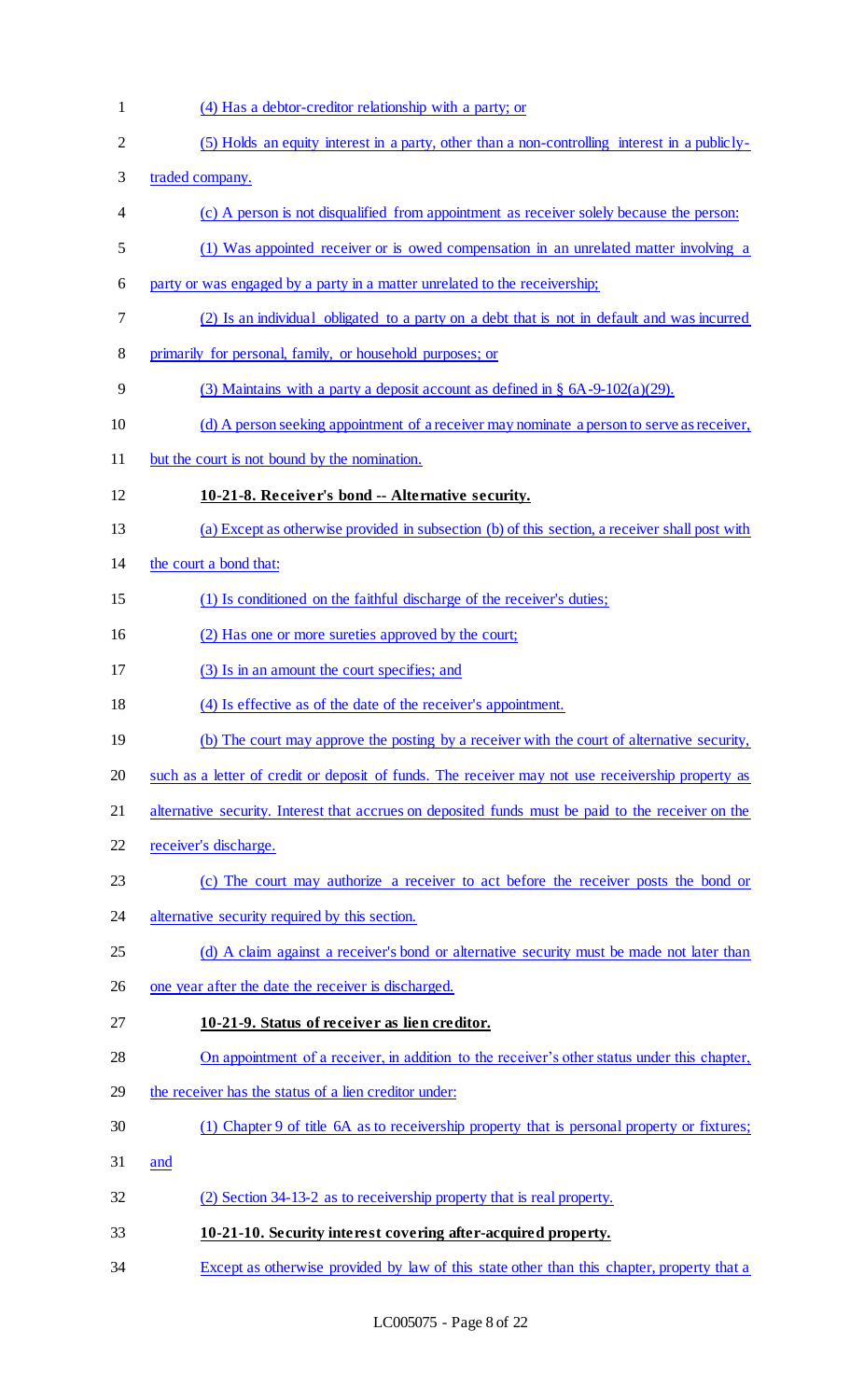receiver or owner acquires after appointment of the receiver is subject to a security agreement 2 entered into before the appointment to the same extent as if the court had not appointed the receiver. **10-21-11. Collection and turnover of receivership property.**  (a) Unless the court orders otherwise, on demand by a receiver: (1) A person that owes a debt that is receivership property and is matured or payable on demand or on order shall pay the debt to or on the order of the receiver, except to the extent the debt is subject to setoff or recoupment; and (2) Subject to subsection (c) of this section, a person that has possession, custody, or control of receivership property shall turn the property over to the receiver. (b) A person that has notice of the appointment of a receiver and owes a debt that is 11 receivership property may not satisfy the debt by payment to the owner. (c) If a creditor has possession, custody, or control of receivership property and the validity, perfection, or priority of the creditor's lien on the property depends on the creditor's possession, custody, or control, the creditor may retain possession, custody, or control until the court orders adequate protection of the creditor's lien. 16 (d) Unless a bona fide dispute exists about a receiver's right to possession, custody, or control of receivership property, the court may sanction as civil contempt a person's failure to turn the property over when required by this section. **10-21-12. Powers and duties of receiver.**  (a) Except as limited by court order or law of this state other than this chapter, a receiver may: (1) Collect, control, manage, conserve, and protect receivership property; (2) Operate a business constituting receivership property, including preservation, use, sale, lease, license, exchange, collection, or disposition of the property in the ordinary course of business; (3) In the ordinary course of business, incur unsecured debt and pay expenses incidental to the receiver's preservation, use, sale, lease, license, exchange, collection, or disposition of receivership property; (4) Assert a right, claim, cause of action, or defense of the owner which relates to receivership property; (5) Seek and obtain instruction from the court concerning receivership property, exercise of the receiver's powers, and performance of the receiver's duties; (6) On subpoena, compel a person to submit to examination under oath, or to produce and 34 permit inspection and copying of designated records or tangible things, with respect to receivership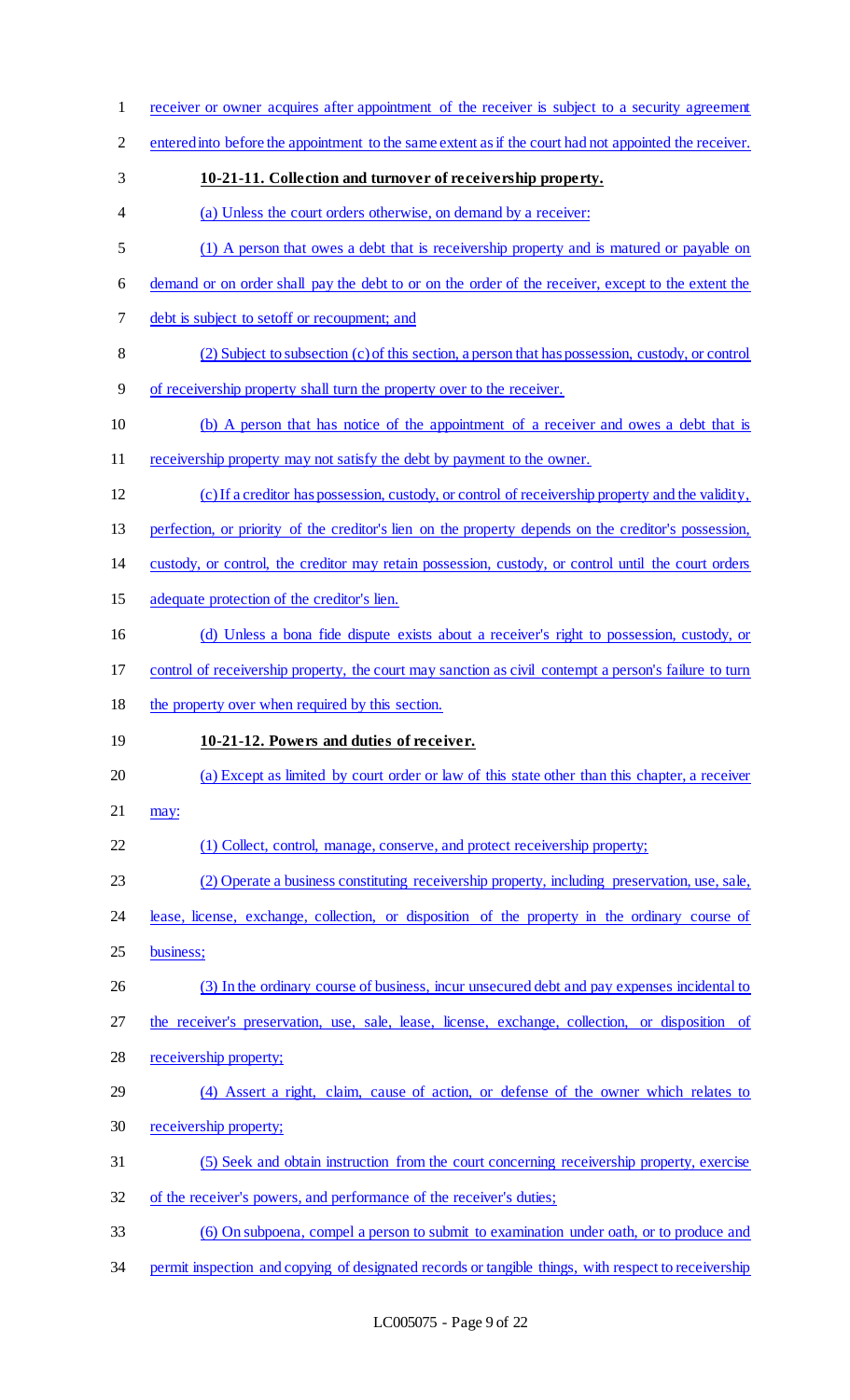| $\mathbf 1$    | property or any other matter that may affect administration of the receivership;                        |
|----------------|---------------------------------------------------------------------------------------------------------|
| $\overline{2}$ | (7) Engage a professional as provided in $\S$ 10-21-15;                                                 |
| 3              | (8) Apply to a court of another state for appointment as ancillary receiver with respect to             |
| 4              | receivership property located in that state; and                                                        |
| 5              | (9) Exercise any power conferred by court order, this chapter, or law of this state other than          |
| 6              | this chapter.                                                                                           |
| 7              | (b) With court approval, a receiver may:                                                                |
| 8              | (1) Incur debt for the use or benefit of receivership property other than in the ordinary               |
| 9              | course of business;                                                                                     |
| 10             | (2) Make improvements to receivership property;                                                         |
| 11             | (3) Use or transfer receivership property other than in the ordinary course of business as              |
| 12             | provided in $\S$ 10-21-16;                                                                              |
| 13             | (4) Adopt or reject an executory contract of the owner as provided in $\S$ 10-21-17;                    |
| 14             | (5) Pay compensation to the receiver as provided in $\S$ 10-21-21, and to each professional             |
| 15             | engaged by the receiver as provided in $\S$ 10-21-15;                                                   |
| 16             | (6) Recommend allowance or disallowance of a claim of a creditor as provided in $\S 10-21$              |
| 17             | $20$ ; and                                                                                              |
| 18             | (7) Make a distribution of receivership property as provided in §10-21-20.                              |
| 19             | (c) A receiver shall:                                                                                   |
| 20             | (1) Prepare and retain appropriate business records, including a record of each receipt,                |
| 21             | disbursement, and disposition of receivership property;                                                 |
| 22             | (2) Account for receivership property, including the proceeds of a sale, lease, license,                |
| 23             | exchange, collection, or other disposition of the property;                                             |
| 24             | (3) Record with the land evidence records of each city or town in which the property is                 |
| 25             | located a copy of the order appointing the receiver and, if a legal description of the real property is |
| 26             | not included in the order, the legal description;                                                       |
| 27             | (4) Disclose to the court any fact arising during the receivership which would disqualify               |
| 28             | the receiver under $\S$ 10-21-7; and                                                                    |
| 29             | (5) Perform any duty imposed by court order, this chapter, or law of this state other than              |
| 30             | this chapter.                                                                                           |
| 31             | (d) The powers and duties of a receiver may be expanded, modified, or limited by court                  |
| 32             | order.                                                                                                  |
| 33             | 10-21-12.1. Powers and duties of temporary non-liquidating receiver -- Operating                        |
| 34             | plan.                                                                                                   |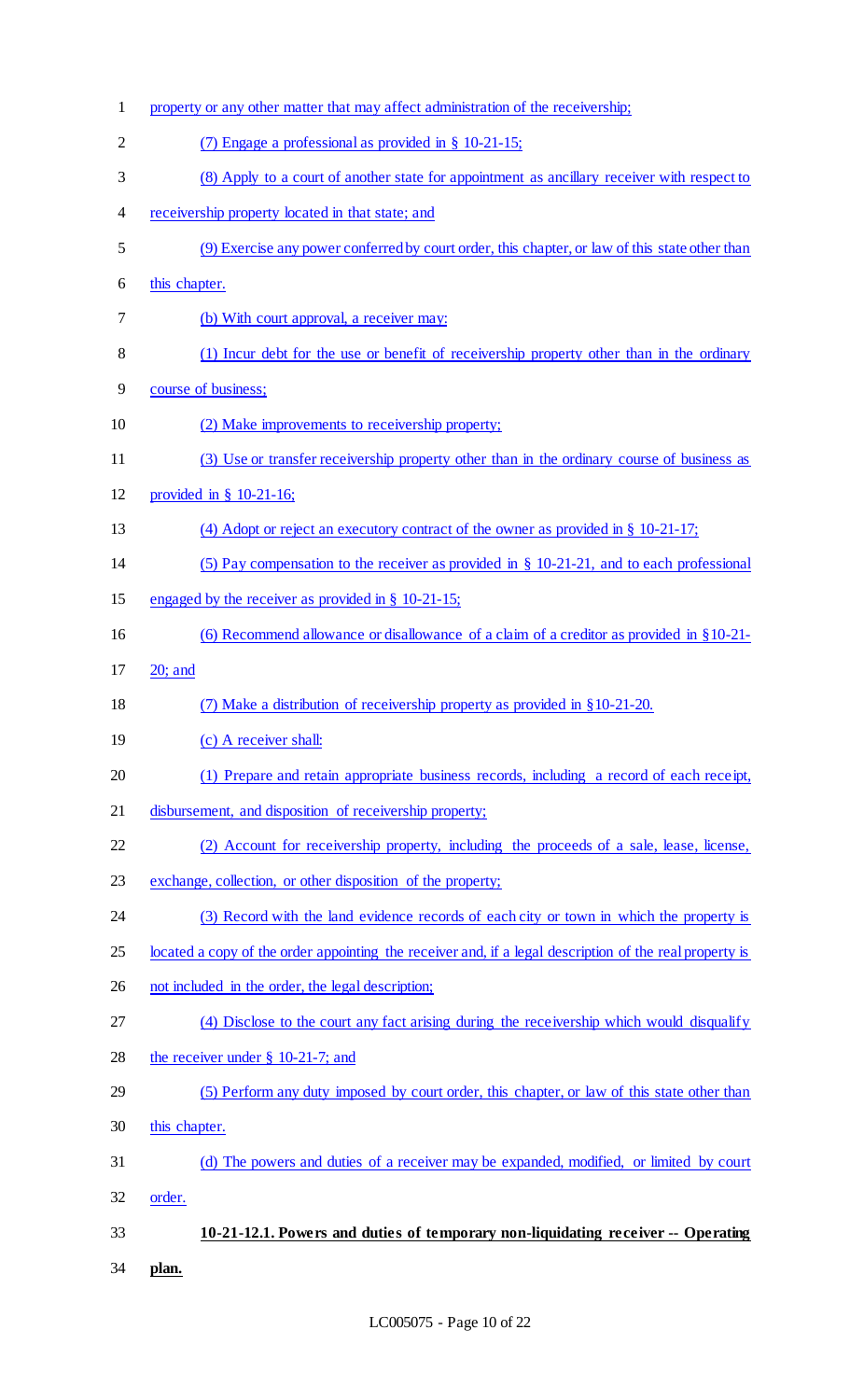| $\mathbf{1}$ | (a) A temporary non-liquidating receiver shall:                                                      |
|--------------|------------------------------------------------------------------------------------------------------|
| 2            | (1) Assist the owner in developing an operating plan in consultation;                                |
| 3            | (2) Present the operating plan to the court for approval; and                                        |
| 4            | (3) Monitor the owner's business operations and the owner's compliance with the plan.                |
| 5            | (b) An operating plan must:                                                                          |
| 6            | (1) Except to the extent that a particular creditor has agreed to a different treatment of its       |
| 7            | claim:                                                                                               |
| 8            | (i) Provide for the payment of any secured obligation of the owner on the terms of the               |
| 9            | secured obligation;                                                                                  |
| 10           | (ii) Provide for the payment of the owner's debts accruing or arising after the appointment          |
| 11           | of the receiver when such debts become due; and                                                      |
| 12           | (iii) Provide for the payment of each of the owner's other debts either:                             |
| 13           | (A) In periodic installments over a term of not more than three (3) years after the court            |
| 14           | approves the plan; or                                                                                |
| 15           | (B) As to a particular debt, in such other manner as the owner and the creditor may agree            |
| 16           | in a record; and                                                                                     |
| 17           | (2) Include such other measures as necessary to justify the termination of the receivership.         |
| 18           | (c) The court may modify the operating plan.                                                         |
| 19           | (d) A temporary non-liquidating receiver may not exercise any of the powers under $\S$ § 10-         |
| 20           | $21-12(a)(1)$ through (4) unless:                                                                    |
| 21           | (1) The court directs otherwise for cause; or                                                        |
| 22           | (2) The owner defaults on an approved operating plan after such notice and opportunity to            |
| 23           | cure the default as the court specifies.                                                             |
| 24           | 10-21-13. Duties of owner.                                                                           |
| 25           | (a) An owner shall:                                                                                  |
| 26           | (1) Assist and cooperate with the receiver in the administration of the receivership and the         |
| 27           | discharge of the receiver's duties;                                                                  |
| 28           | Preserve and turn over to the receiver all receivership property in the owner's                      |
| 29           | possession, custody, or control;                                                                     |
| 30           | (3) Identify all records and other information relating to the receivership property,                |
| 31           | including a password, authorization, or other information needed to obtain or maintain access to or  |
| 32           | control of the receivership property, and make available to the receiver the records and information |
| 33           | in the owner's possession, custody, or control;                                                      |
|              |                                                                                                      |

(4) On subpoena, submit to examination under oath by the receiver concerning the acts,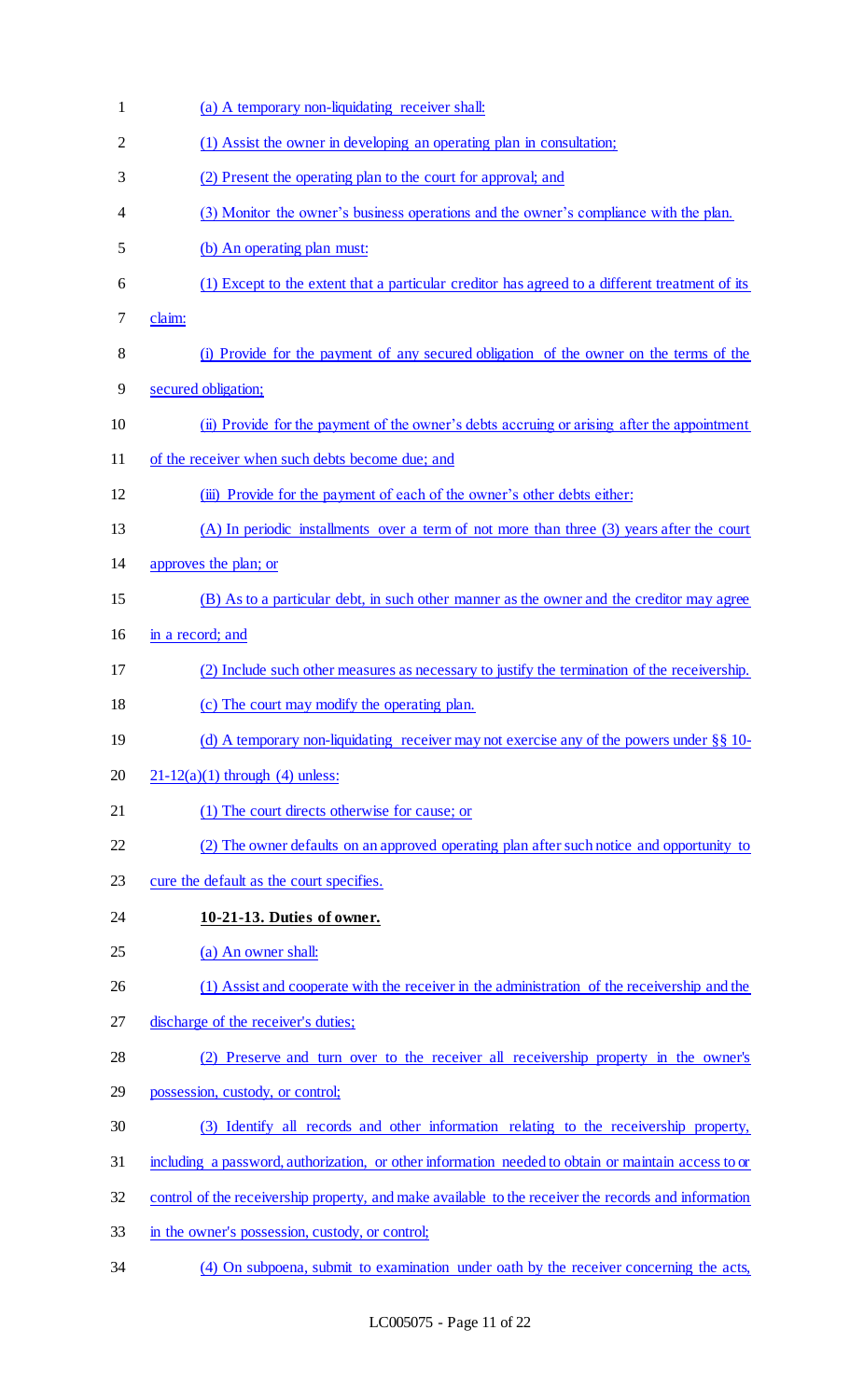| $\mathbf{1}$   | conduct, property, liabilities, and financial condition of the owner or any matter relating to the     |
|----------------|--------------------------------------------------------------------------------------------------------|
| $\overline{2}$ | receivership property or the receivership; and                                                         |
| 3              | (5) Perform any duty imposed by court order, this chapter, or law of this state other than             |
| 4              | this chapter.                                                                                          |
| 5              | (b) If an owner is a person other than an individual, this section applies to each officer,            |
| 6              | director, manager, member, partner, trustee, or other person exercising or having the power to         |
| 7              | exercise control over the affairs of the owner.                                                        |
| 8              | (c) If a person knowingly fails to perform a duty imposed by this section, the court may:              |
| 9              | (1) Award the receiver actual damages caused by the person's failure, reasonable attorneys'            |
| 10             | fees, and costs; and                                                                                   |
| 11             | (2) Sanction the failure as civil contempt.                                                            |
| 12             | 10-21-13.1. Owner's duties in temporary non-liquidating receivership.                                  |
| 13             | Unless the court orders otherwise, the owner shall:                                                    |
| 14             | (1) Develop an operating plan and any modifications to the plan that the temporary non-                |
| 15             | liquidating receiver may propose;                                                                      |
| 16             | (2) Obtain court approval of the operating plan; and                                                   |
| 17             | (3) Timely perform the owner's duties under the operating plan.                                        |
|                |                                                                                                        |
| 18             | 10-21-14. Stay -- Injunction.                                                                          |
| 19             | (a) Except as otherwise provided in subsection (d) of this section or ordered by the court,            |
| 20             | an order appointing a receiver operates as a stay, applicable to all persons, of an act, action, or    |
| 21             | proceeding:                                                                                            |
| 22             | (1) To obtain possession of, exercise control over, or enforce a judgment against                      |
| 23             | receivership property; and                                                                             |
| 24             | (2) To enforce a lien against receivership property to the extent the lien secures a claim             |
| 25             | against the owner which arose before entry of the order.                                               |
| 26             | (b) Except as otherwise provided in subsection (d) of this section, the court may enjoin an            |
| 27             | act, action, or proceeding against or relating to receivership property if the injunction is necessary |
| 28             | to protect the property or facilitate administration of the receivership.                              |
| 29             | (c) A person whose act, action, or proceeding is stayed or enjoined under this section may             |
| 30             | apply to the court for relief from the stay or injunction for cause.                                   |
| 31             | (d) An order under subsection (a) or (b) of this section does not operate as a stay or                 |
| 32             | injunction of:                                                                                         |
| 33             | (1) An act, action, or proceeding to perfect, or maintain or continue the perfection of, an            |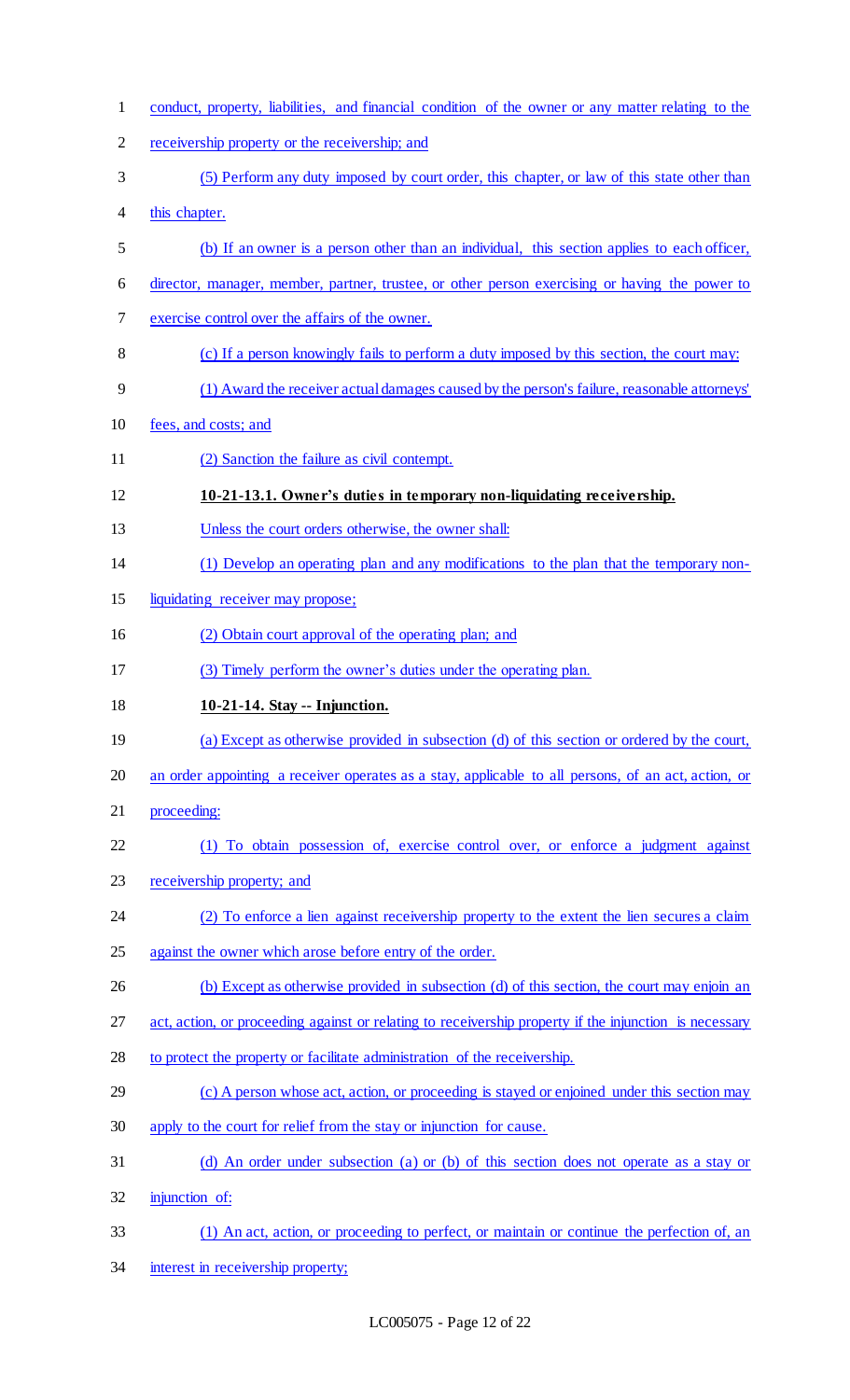| $\mathbf{1}$   | (2) Commencement or continuation of a criminal proceeding;                                            |
|----------------|-------------------------------------------------------------------------------------------------------|
| $\overline{2}$ | (3) Commencement or continuation of an action or proceeding, or enforcement of a                      |
| 3              | judgment other than a money judgment in an action or proceeding, by a governmental unit to            |
| 4              | enforce its police or regulatory power;                                                               |
| 5              | (4) Establishment by a governmental unit of a tax liability against the owner or receivership         |
| 6              | property or an appeal of the liability; or                                                            |
| 7              | (5) Exercise of rights of a party to a swap agreement, securities contract, repurchase                |
| 8              | agreement, commodity contract, forward contract or master netting agreement, as those terms are       |
| 9              | defined in the federal Bankruptcy Code, to the extent that a court would not have the power to stay   |
| 10             | the exercise if the defendant were a debtor under the Bankruptcy Code.                                |
| 11             | (e) The court may void an act that violates a stay or injunction under this section.                  |
| 12             | (f) If a person knowingly violates a stay or injunction under this section, the court may:            |
| 13             | (1) Award actual damages caused by the violation, reasonable attorneys' fees, and costs;              |
| 14             | and                                                                                                   |
| 15             | (2) Sanction the violation as civil contempt.                                                         |
| 16             | 10-21-14.1. Stay in a temporary non-liquidating receivership.                                         |
| 17             | On appointment of a temporary non-liquidating receiver, the stay under $\S$ 10-21-14(a) is            |
| 18             | effective for the period that the court considers necessary, but not more than ninety (90) days. The  |
| 19             | court may extend the stay in increments of not more than thirty (30) days.                            |
| 20             | 10-21-15. Engagement and compensation of professional.                                                |
| 21             | (a) With court approval, a receiver may engage an attorney, accountant, appraiser,                    |
| 22             | auctioneer, broker, or other professional to assist the receiver in performing a duty or exercising a |
| 23             | power of the receiver. The receiver shall disclose to the court:                                      |
| 24             | (1) The identity and qualifications of the professional;                                              |
| 25             | (2) The scope and nature of the proposed engagement;                                                  |
| 26             | (3) Any potential conflict of interest; and                                                           |
| 27             | (4) The proposed compensation.                                                                        |
| 28             | (b) A person is not disqualified from engagement under this section solely because of the             |
| 29             | person's engagement by, representation of, or other relationship with the receiver, a creditor, or a  |
| 30             | party. This chapter does not prevent the receiver from serving in the receivership as an attorney,    |
| 31             | accountant, auctioneer, or broker when authorized by law.                                             |
| 32             | (c) A receiver or professional engaged under subsection (a) of this section shall file with           |
| 33             | the court an itemized statement of the time spent, work performed, and billing rate of each person    |
| 34             | that performed the work and an itemized list of expenses. The receiver shall pay the amount           |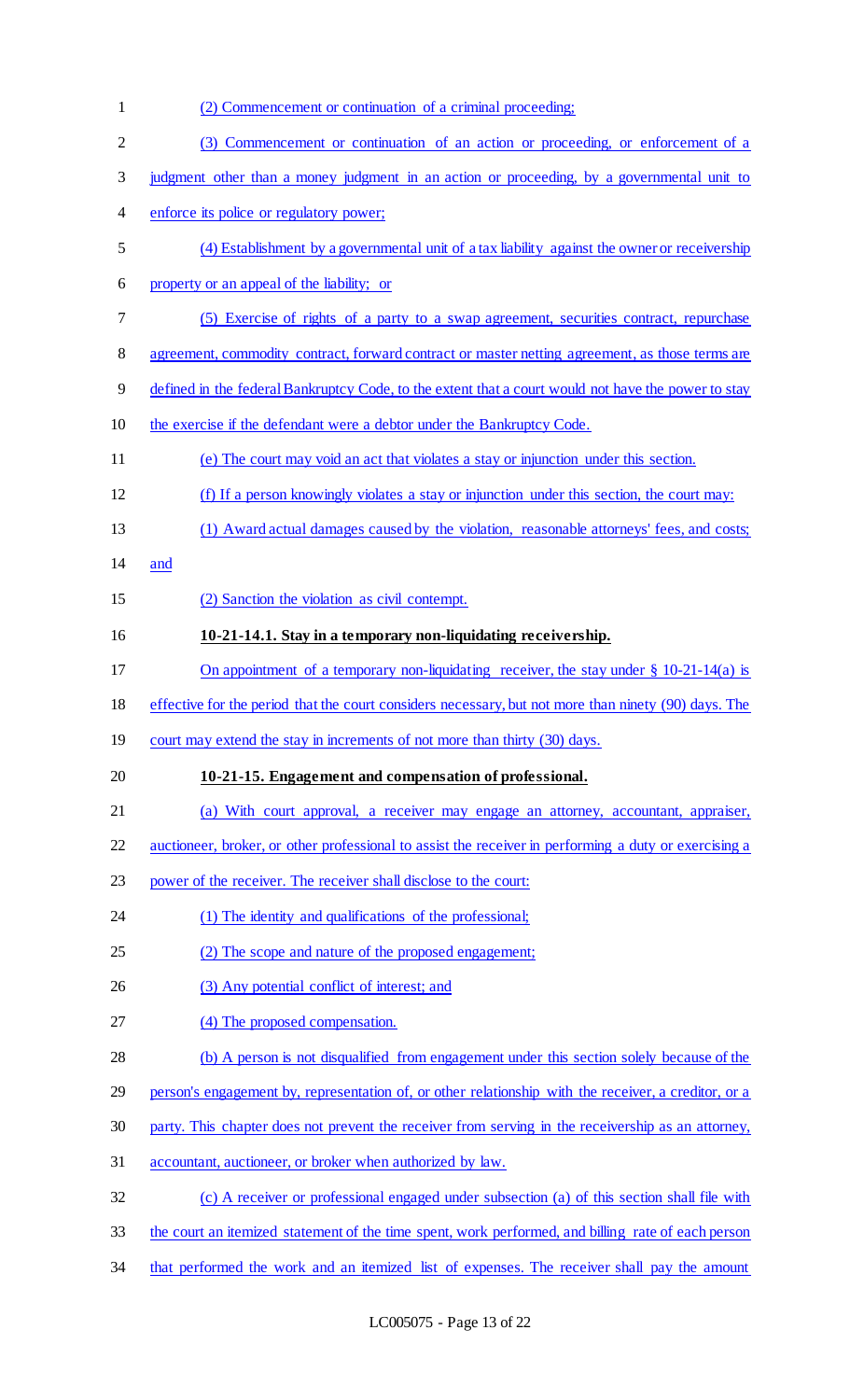# approved by the court.

# **10-21-16. Use or transfer of receivership property not in the ordinary course of business.**  (a) In this section, "good faith" means honesty in fact and the observance of reasonable commercial standards of fair dealing. (b) With court approval, a receiver may use receivership property other than in the ordinary course of business. (c) With court approval, a receiver may transfer receivership property other than in the ordinary course of business by sale, lease, license, exchange, or other disposition. Unless the agreement of sale provides otherwise, a sale under this section is free and clear of a lien of the person that obtained appointment of the receiver, any subordinate lien, and any right of redemption. However, unless the holder of a senior lien consents, such a sale: (1) Is subject to the senior lien and to the rights and remedies of the holder of the senior lien under law other than this chapter; and (2) Does not affect the obligation secured by the senior lien. (d) A lien on receivership property which is extinguished by a transfer under subsection (c) of this section attaches to the proceeds of the transfer with the same validity, perfection, and priority the lien had on the property immediately before the transfer, even if the proceeds are not 19 sufficient to satisfy all obligations secured by the lien. (e) A transfer under subsection (c) of this section may occur by means other than a public auction sale. A creditor holding a valid lien on the property to be transferred may purchase the 22 property and offset against the purchase price part or all of the allowed amount secured by the lien, 23 if the creditor tenders funds sufficient to satisfy in full the reasonable expenses of transfer and the 24 obligation secured by any senior lien extinguished by the transfer. (f) A reversal or modification of an order approving a transfer under subsection (c) of this section does not affect the validity of the transfer to a person that acquired the property in good faith or revive against the person any lien extinguished by the transfer, whether or not the person knew before the transfer of the request for reversal or modification, unless the court stayed the order before the transfer. **10-21-16.1. Use or transfer of receivership property in a temporary non-liquidating receivership.**  The owner may use or transfer receivership property, by sale, lease, license, exchange or other disposition, only:

(1) With court approval; and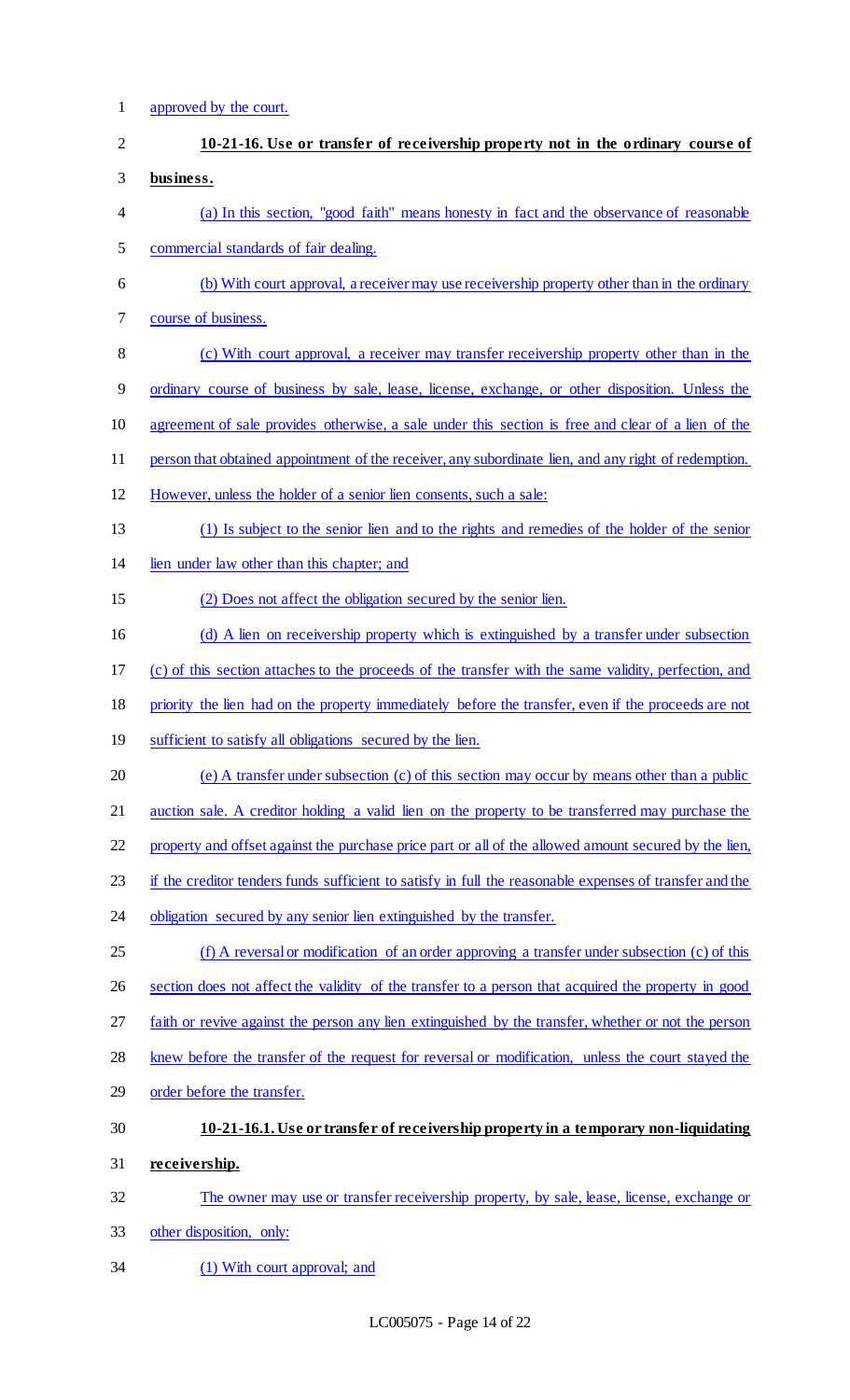(2) After the court approves the operating plan, in accordance with the plan. **10-21-17. Executory contract.**  (a) In this section, "timeshare interest" means a "time share" as defined in § 34-41-1.02. (b) Except as otherwise provided in subsection (h) of this section, with court approval, a receiver may adopt or reject an executory contract of the owner relating to receivership property. 6 The court may condition the receiver's adoption and continued performance of the contract on terms appropriate under the circumstances. If the receiver does not request court approval to adopt or reject the contract within a reasonable time after the receiver's appointment, the receiver is deemed to have rejected the contract. (c) A receiver's performance of an executory contract before court approval of its adoption or rejection under subsection (b) of this section is not an adoption of the contract and does not preclude the receiver from seeking approval to reject the contract. (d) A provision in an executory contract which requires or permits a forfeiture, modification, or termination of the contract because of the appointment of a receiver or the financial condition of the owner does not affect a receiver's power under subsection (b) of this section to adopt the contract. (e) A receiver's right to possess or use receivership property pursuant to an executory contract terminates on rejection of the contract under subsection (b) of this section. Rejection is a 19 breach of the contract effective immediately before appointment of the receiver. A claim for 20 damages for rejection of the contract must be submitted by the later of: (1) The time set for submitting a claim in the receivership; or (2) Thirty (30) days after the court approves the rejection. (f) If at the time a receiver is appointed, the owner has the right to assign an executory 24 contract relating to receivership property under the law of this state other than this chapter, the 25 receiver may assign the contract with court approval. (g) If a receiver rejects under subsection (b) of this section an executory contract for the 27 sale of receivership property that is real property in possession of the purchaser or a real-property timeshare interest, the purchaser may: (1) Treat the rejection as a termination of the contract, and in that case the purchaser has a lien on the property for the recovery of any part of the purchase price the purchaser paid; or (2) Retain the purchaser's right to possession under the contract, and in that case the purchaser shall continue to perform all obligations arising under the contract and may offset any damages caused by nonperformance of an obligation of the owner after the date of the rejection, 34 but the purchaser has no right or claim against other receivership property or the receiver on account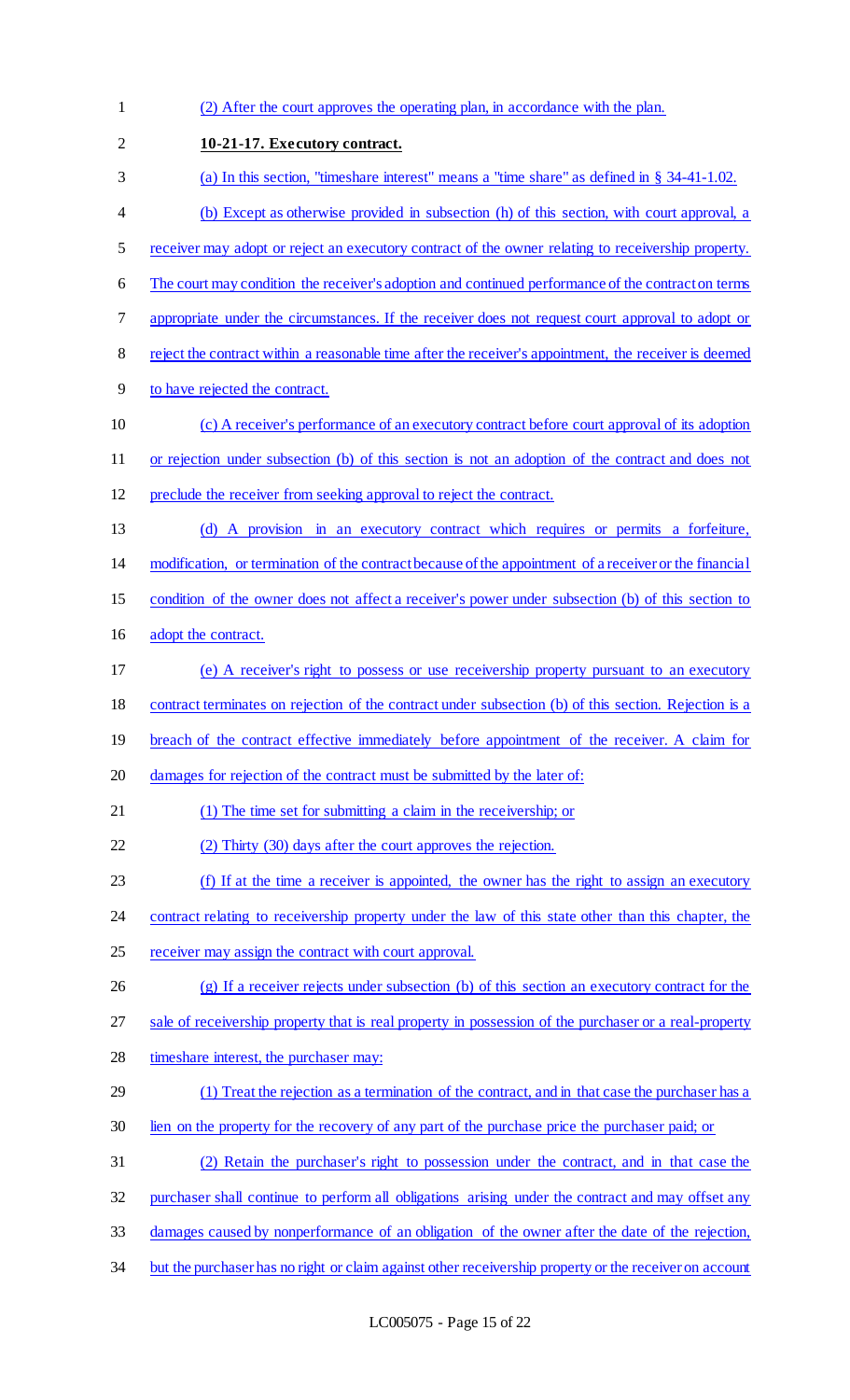of the damages. (h) A receiver may not reject an unexpired lease of real property under which the owner is the landlord if: (1) The tenant occupies the leased premises as the tenant's primary residence; (2) The receiver was appointed at the request of a person other than a mortgagee; or (3) The receiver was appointed at the request of a mortgagee and: (i) The lease is superior to the lien of the mortgage; (ii) The tenant has an enforceable agreement with the mortgagee or the holder of a senior lien under which the tenant's occupancy will not be disturbed as long as the tenant performs its obligations under the lease; (iii) The mortgagee has consented to the lease, either in a signed record or by its failure timely to object that the lease violated the mortgage; or (iv) The terms of the lease were commercially reasonable at the time the lease was agreed to and the tenant did not know or have reason to know that the lease violated the mortgage. **10-21-18. Defenses and immunities of receiver.**  (a) A receiver is entitled to all defenses and immunities provided by law of this state other than this chapter for an act or omission within the scope of the receiver's appointment. (b) A receiver may be sued personally for an act or omission in administering receivership 19 property only with approval of the court that appointed the receiver. **10-21-19. Interim report of receiver.**  21 A receiver may file or, if ordered by the court, shall file an interim report that includes: (1) The activities of the receiver since appointment or a previous report; (2) Receipts and disbursements, including a payment made or proposed to be made to a professional engaged by the receiver; (3) Receipts and dispositions of receivership property; (4) Fees and expenses of the receiver and, if not filed separately, a request for approval of payment of the fees and expenses; and (5) Any other information required by the court. **10-21-19.1. Interim report of temporary non-liquidating receiver.**  In addition to the any interim report required by § 10-21-19, unless the court orders otherwise, a temporary non-liquidating receiver shall file a monthly report that includes: (1) Development and implementation of the operating plan; and (2) The owner's compliance with the operating plan and with this chapter. **10-21-20. Notice of appointment -- Claim against receivership -- Distribution to**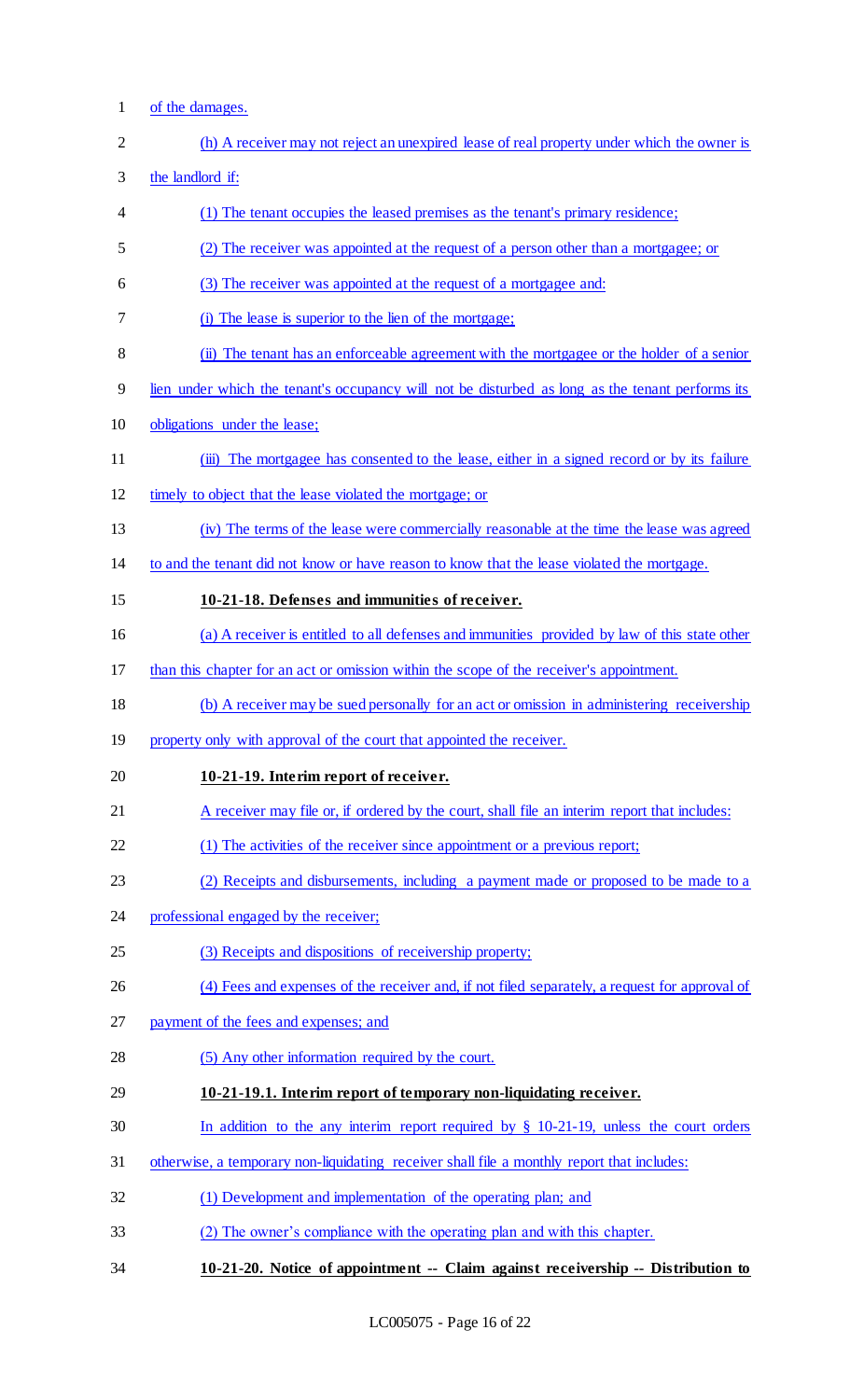## **creditors.**

| $\mathbf{2}$ | (a) Except as otherwise provided in subsection (f) of this section, a receiver shall give               |
|--------------|---------------------------------------------------------------------------------------------------------|
| 3            | notice of appointment of the receiver to creditors of the owner by:                                     |
| 4            | (1) Deposit for delivery through first-class mail or other commercially reasonable delivery             |
| 5            | method to the last known address of each creditor; and                                                  |
| 6            | (2) Publication as directed by the court.                                                               |
| 7            | (b) Except as otherwise provided in subsection (f) of this section, the notice required by              |
| 8            | subsection (a) of this section must specify the date by which each creditor holding a claim against     |
| 9            | the owner which arose before appointment of the receiver must submit the claim to the receiver.         |
| 10           | The date specified must be at least four (4) months after the later of notice under subsection $(a)(1)$ |
| 11           | of this section or last publication under subsection $(a)(2)$ of this section. The court may extend the |
| 12           | period for submitting the claim. Unless the court orders otherwise, a claim that is not submitted       |
| 13           | timely is not entitled to a distribution from the receivership.                                         |
| 14           | (c) A claim submitted by a creditor under this section must:                                            |
| 15           | (1) State the name and address of the creditor;                                                         |
| 16           | (2) State the amount and basis of the claim;                                                            |
| 17           | (3) Identify any property securing the claim;                                                           |
| 18           | (4) Be signed by the creditor under penalty of perjury; and                                             |
| 19           | (5) Include a copy of any record on which the claim is based.                                           |
| 20           | (d) An assignment by a creditor of a claim against the owner is effective against the receiver          |
| 21           | only if the assignee gives timely notice of the assignment to the receiver in a signed record.          |
| 22           | (e) At any time before entry of an order approving a receiver's final report, the receiver              |
| 23           | may file with the court an objection to a claim of a creditor, stating the basis for the objection. The |
| 24           | court shall allow or disallow the claim according to law of this state other than this chapter.         |
| 25           | (f) If the court concludes that receivership property is likely to be insufficient to satisfy           |
| 26           | claims of each creditor holding a perfected lien on the property, the court may order that:             |
| 27           | (1) The receiver need not give notice under subsection (a) of this section of the appointment           |
| 28           | to all creditors of the owner, but only such creditors as the court directs; and                        |
| 29           | (2) Unsecured creditors need not submit claims under this section.                                      |
| 30           | (g) Subject to $§ 10-21-21$ :                                                                           |
| 31           | (1) A distribution of receivership property to a creditor holding a perfected lien on the               |
| 32           | property must be made in accordance with the creditor's priority under law of this state other than     |
| 33           | this chapter; and                                                                                       |
| 34           | (2) A distribution of receivership property to a creditor with an allowed unsecured claim               |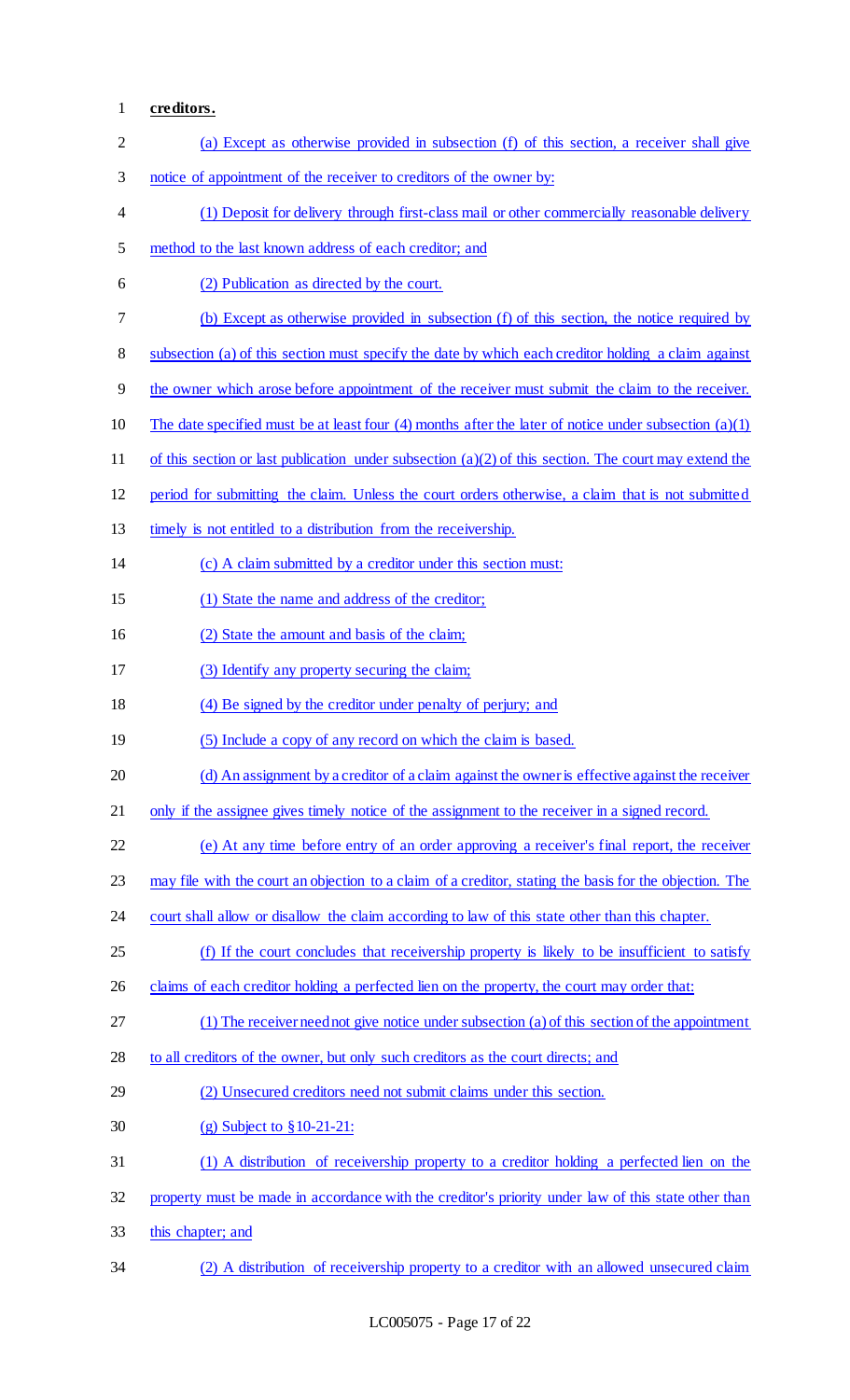must be made as the court directs according to law of this state other than this chapter. **10-21-21. Fees and expenses.**  (a) The court may award a receiver from receivership property the reasonable and necessary fees and expenses of performing the duties of the receiver and exercising the powers of the receiver. (b) The court may order one or more of the following to pay the reasonable and necessary fees and expenses of the receivership, including reasonable attorneys' fees and costs: (1) A person that requested the appointment of the receiver, if the receivership does not produce sufficient funds to pay the fees and expenses; or (2) A person whose conduct justified or would have justified the appointment of the receiver under § 10-21-6(a)(1). **10-21-21.1. Emergency declaration receivership program coordinator.**  The presiding justice of the superior court may appoint an individual to serve as program coordinator to identify and coordinate sources for funding, legal services, accounting services, and other appropriate services for temporary non-liquidating receiverships. The individual must have appropriate qualifications for the position and shall serve at the pleasure of the presiding justice. The program coordinator is not a judicial officer, but may be sued personally for an act or omission in performing his or her duties only with the approval of the presiding justice. On application to the 19 presiding justice after notice and opportunity for hearing, the program coordinator may be awarded reasonable compensation through an equitable charge on receivership property in temporary non- liquidating receiverships. **10-21-22. Removal of receiver -- Replacement -- Termination of receivership.**  (a) The court may remove a receiver for cause. 24 (b) The court shall replace a receiver that dies, resigns, or is removed. (c) If the court finds that a receiver that resigns or is removed, or the representative of a 26 receiver that is deceased, has accounted fully for and turned over to the successor receiver all receivership property and has filed a report of all receipts and disbursements during the service of 28 the replaced receiver, the replaced receiver is discharged. 29 (d) The court may discharge a receiver and terminate the court's administration of the receivership property if the court finds that appointment of the receiver was improvident or that the circumstances no longer warrant continuation of the receivership. If the court finds that the appointment was sought wrongfully or in bad faith, the court may assess against the person that sought the appointment: (1) The fees and expenses of the receivership, including reasonable attorneys' fees and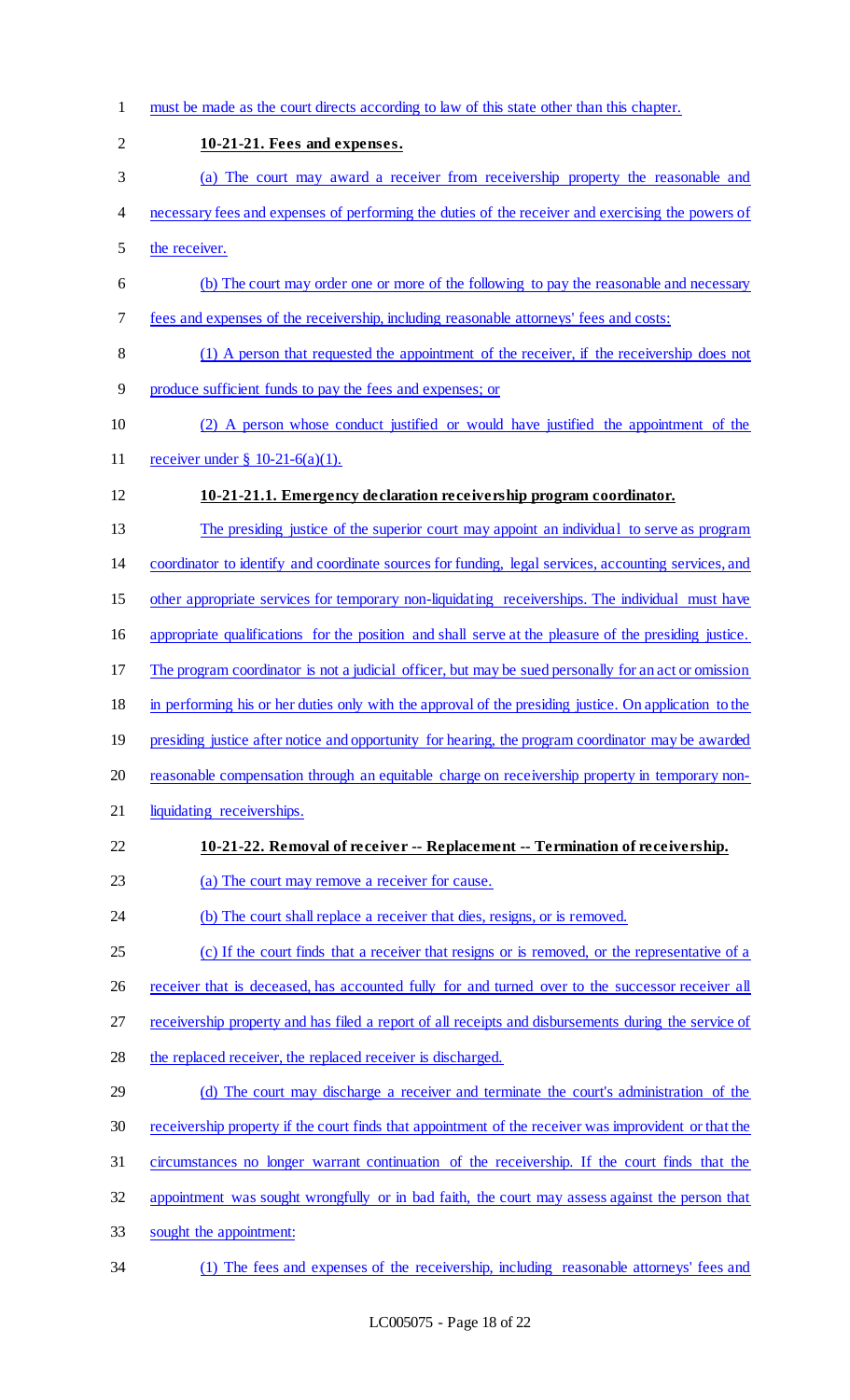1 costs; and

| $\overline{2}$ | (2) Actual damages caused by the appointment, including reasonable attorneys' fees and                    |
|----------------|-----------------------------------------------------------------------------------------------------------|
| 3              | costs.                                                                                                    |
| $\overline{4}$ | 10-21-23. Final report of receiver -- Discharge.                                                          |
| 5              | (a) On completion of a receiver's duties, the receiver shall file a final report including:               |
| 6              | (1) A description of the activities of the receiver in the conduct of the receivership;                   |
| 7              | (2) A list of receivership property at the commencement of the receivership and any                       |
| 8              | receivership property received during the receivership;                                                   |
| 9              | (3) A list of disbursements, including payments to professionals engaged by the receiver;                 |
| 10             | (4) A list of dispositions of receivership property;                                                      |
| 11             | (5) A list of distributions made or proposed to be made from the receivership for creditor                |
| 12             | claims;                                                                                                   |
| 13             | (6) If not filed separately, a request for approval of the payment of fees and expenses of                |
| 14             | the receiver; and                                                                                         |
| 15             | (7) Any other information required by the court.                                                          |
| 16             | (b) If the court approves a final report filed under subsection (a) of this section and the               |
| 17             | receiver distributes all receivership property, the receiver is discharged.                               |
| 18             | 10-21-24. Receivership in another state -- Ancillary proceeding.                                          |
| 19             | (a) The court may appoint a receiver appointed in another state, or that person's nominee,                |
| 20             | as an ancillary receiver with respect to property located in this state or subject to the jurisdiction of |
| 21             | the court for which a receiver could be appointed under this chapter, if:                                 |
| 22             | (1) The person or nominee would be eligible to serve as receiver under this chapter; and                  |
| 23             | (2) The appointment furthers the person's possession, custody, control, or disposition of                 |
| 24             | property subject to the receivership in the other state.                                                  |
| 25             | (b) The court may issue an order that gives effect to an order entered in another state                   |
| 26             | appointing or directing a receiver.                                                                       |
| 27             | (c) Unless the court orders otherwise, an ancillary receiver appointed under subsection (a)               |
| 28             | of this section has the rights, powers, and duties of a receiver appointed under this chapter.            |
| 29             | 10-21-25. Effect of enforcement by secured party.                                                         |
| 30             | A request by a secured party for appointment of a receiver, the appointment of a receiver,                |
| 31             | or application by a secured party of receivership property or proceeds to the secured obligation          |
| 32             | does not:                                                                                                 |
| 33             | (1) Make the secured party a mortgagee in possession of the real property;                                |
| 34             | (2) Impose any duty on the secured party under § 6A-9-207;                                                |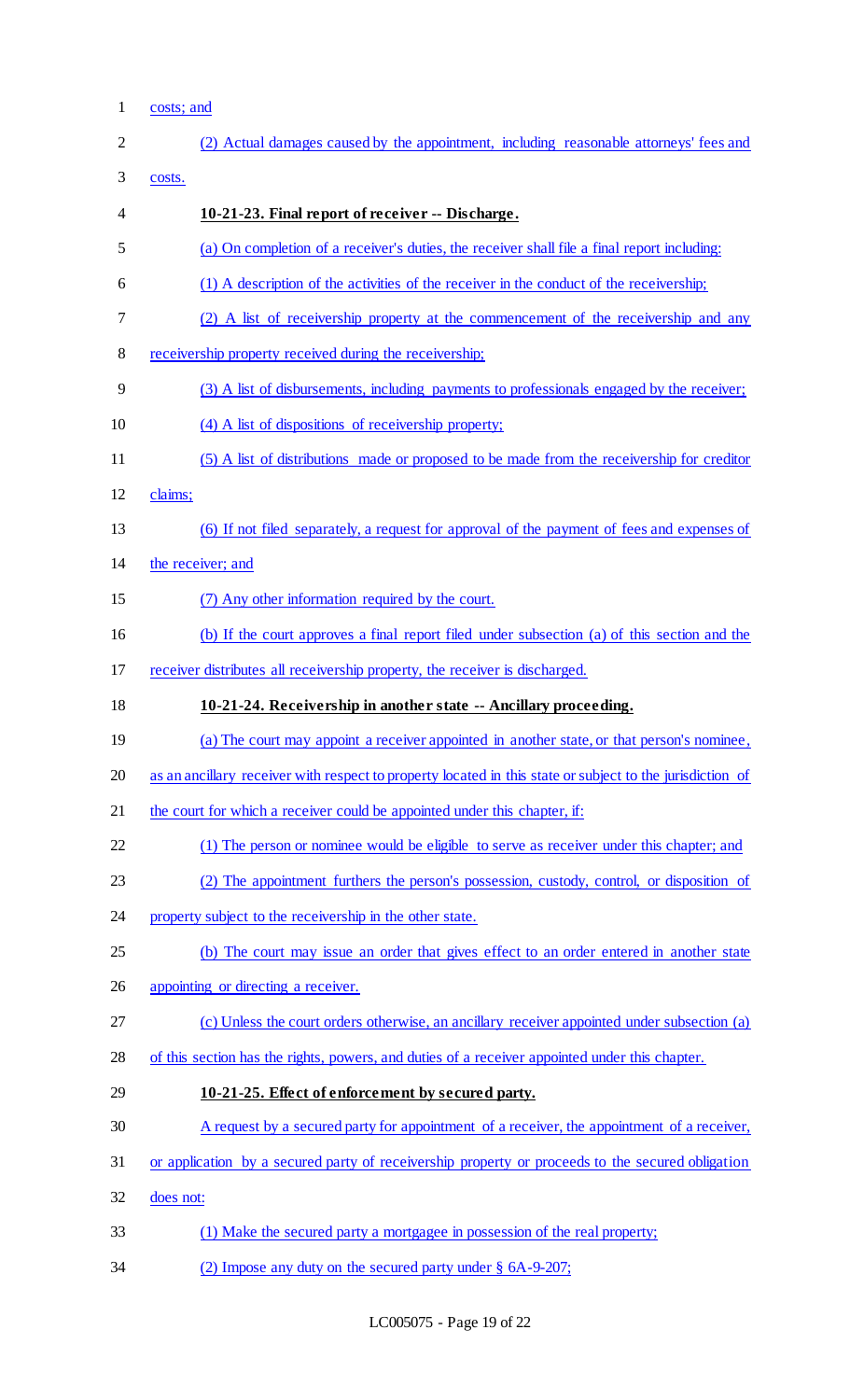- (3) Make the secured party an agent of the owner; (4) Constitute an election of remedies that precludes a later action to enforce the secured obligation; (5) Make the secured obligation unenforceable; or (6) Limit any right available to the secured party with respect to the secured obligation. **10-21-26. Uniformity of application and construction.**  In applying and construing this uniform act, consideration must be given to the need to 8 promote uniformity of the law with respect to its subject matter among states that enact it. **10-21-27. Relation to electronic signatures in global and national commerce act.**  This chapter modifies, limits, or supersedes the Electronic Signatures in Global and 11 National Commerce Act, 15 U.S.C. § 7001 et seq., but does not modify, limit, or supersede § 101(c) of that act, (15 U.S.C. § 7001(c)), or authorize electronic delivery of any of the notices described in § 103(b) of that act, (15 U.S.C. § 7003(b)). **10-21-28. Transition.**  This chapter does not apply to a receivership for which the receiver was appointed before 16 the effective date of this chapter. **10-21-28.1. Emergency declaration temporary non-liquidating receivership transition provisions.**  19 (a) Notwithstanding § 10-21-28, the court may for cause apply this chapter to a receivership for which a receiver was appointed before the effective date of this chapter, if the owner would otherwise be eligible for a temporary non-liquidating receivership. (b) Unless extended by the general assembly, the emergency declaration provisions apply only to a receivership in which the court first appoints a receiver: (1) If because of the COVID-19 pandemic, during the period beginning on the effective 25 date of this chapter and ending on June 30, 2022; or (2) If because of any other emergency, during the period beginning on the date the emergency declaration is issued and ending ninety (90) days after the end of the emergency. **10-21-29. Official comments.**  It is the intention of the general assembly that the official comments to the Uniform Commercial Real Estate Receivership Act as approved and recommended for enactment in all the States by the National Conference of Commissioners on Uniform State Laws in 2015 represent the
	- express legislative intent of the general assembly and shall be used as a guide for interpretation of
	- this chapter.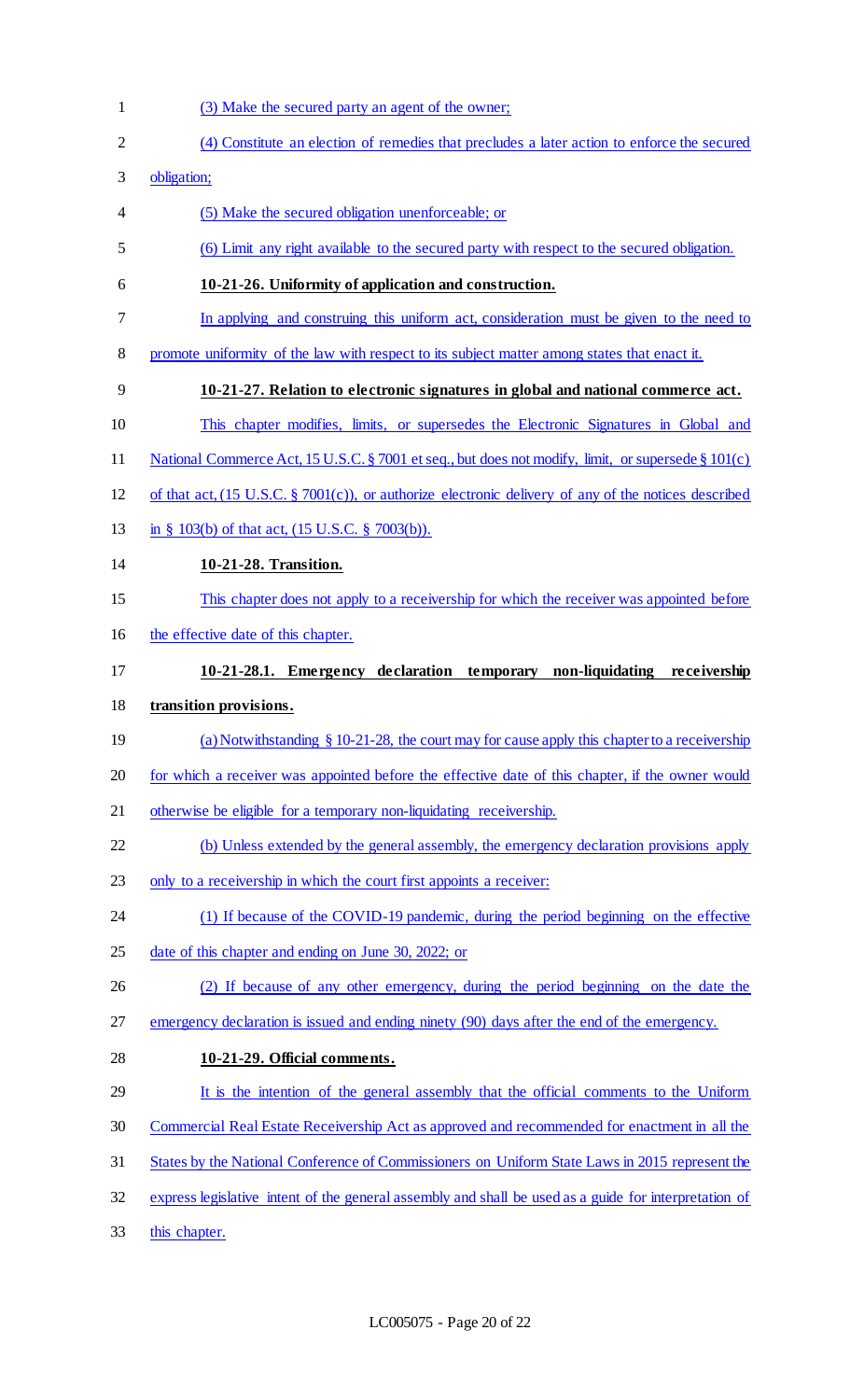======== LC005075 ========